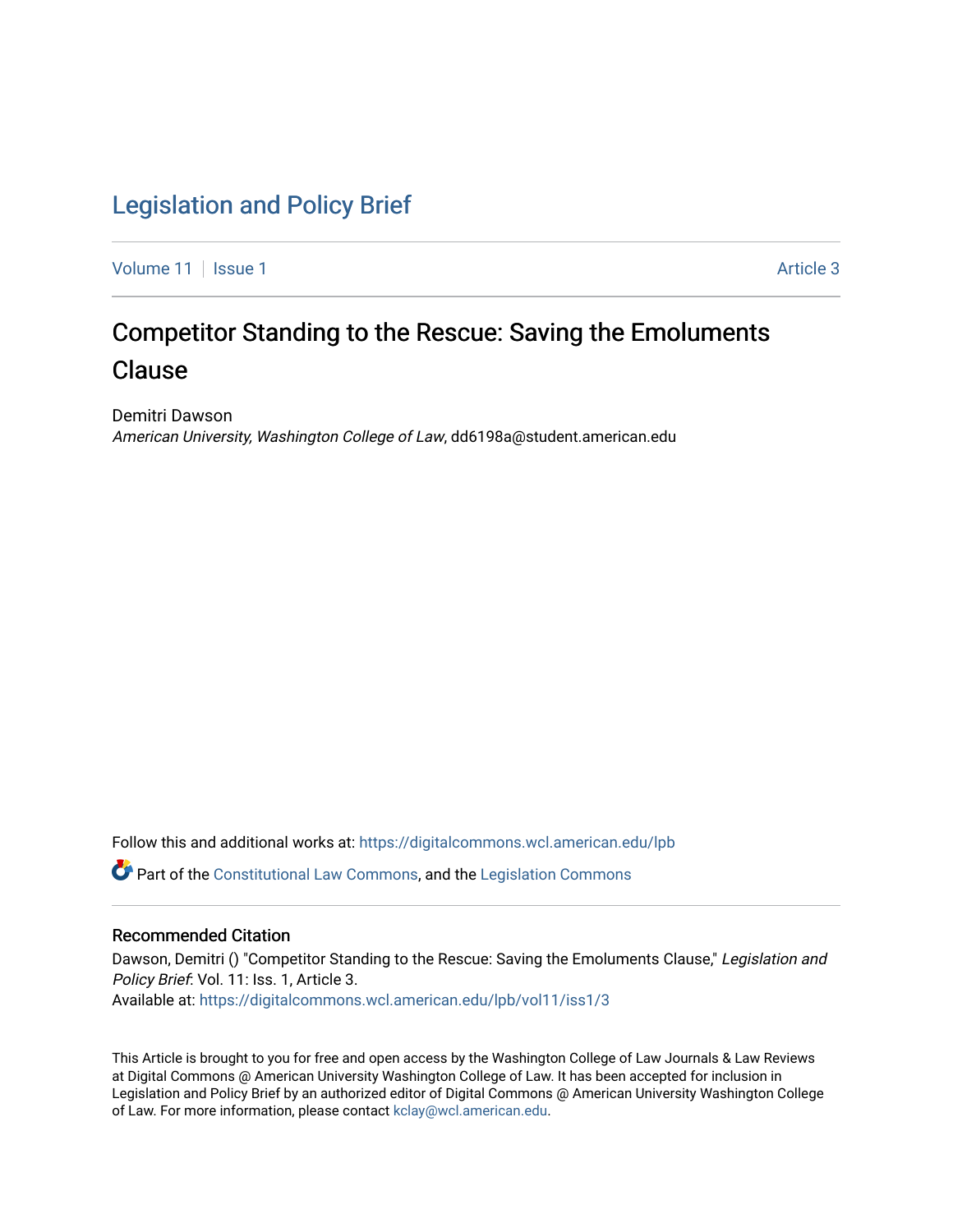# <span id="page-1-0"></span>COMPETITOR STANDING TO THE RESCUE: SAVING THE EMOLUMENTS CLAUSE

DEMITRI DAWSON<sup>[\\*](#page-1-1)</sup>

#### TABLE OF CONTENTS

| 3. CITIZENS FOR RESPONSIBILITY IN WASHINGTON V. TRUMP SERIES10                                                                                |
|-----------------------------------------------------------------------------------------------------------------------------------------------|
| III. THE DIRE CONSEQUENCES OF THE TENSION BETWEEN THE EMOLUMENTS CLAUSE AND<br>TRADITIONAL STANDING, AND THE COMPETITOR STANDING SOLUTION  12 |
|                                                                                                                                               |
|                                                                                                                                               |
| C. TRADITIONAL STANDING AND THE EMOLUMENTS CLAUSE: A RECIPE FOR DISASTER  16                                                                  |
|                                                                                                                                               |
|                                                                                                                                               |
|                                                                                                                                               |
|                                                                                                                                               |

#### **I. A NATION OF LAWS AND LAWSUITS**

The Foreign Emoluments Clause ("Emoluments Clause") of the U.S. Constitution is a provision to prevent government officials from receiving payment, gifts, or any other forms of compensation that would unduly influence their decision-making.<sup>[1](#page-1-2)</sup> The Emoluments Clause applies to any official of the federal government.<sup>[2](#page-1-3)</sup> The Emoluments Clause's express goal is to

<span id="page-1-1"></span><sup>\*</sup> Demitri Dawson (J.D.) is the Law Clerk for Judge Gina Simms in the U.S. District Court for Maryland. He is a recent graduate of American University, Washington College of Law.

<span id="page-1-3"></span><span id="page-1-2"></span><sup>&</sup>lt;sup>1</sup> U.S. CONST. art. I,  $\S$  9, cl. 8.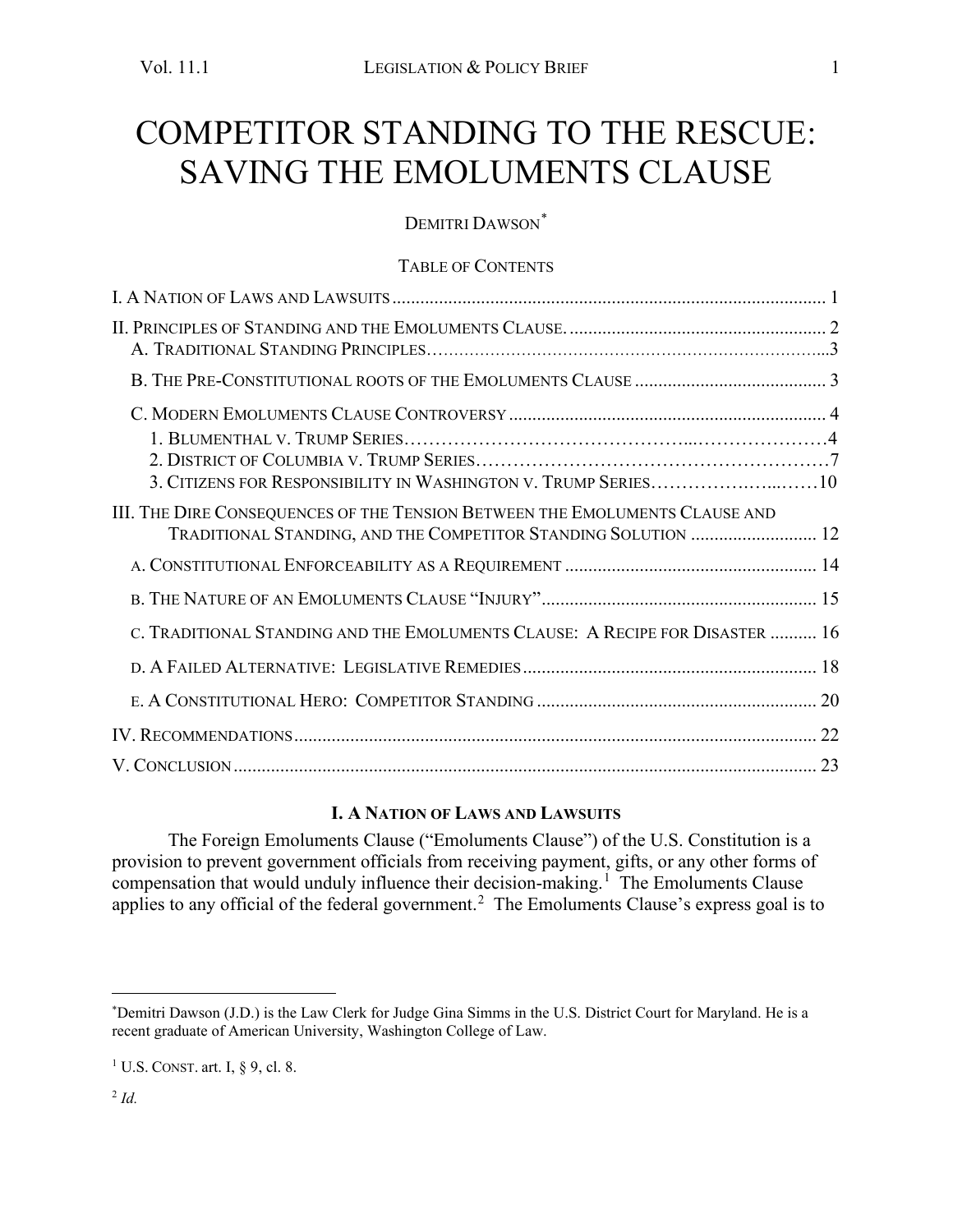<span id="page-2-6"></span>limit the likelihood that individuals in power will have their loyalties diverted away from the responsibilities of their office.<sup>[3](#page-2-1)</sup>

The Emoluments Clause has long remained in the background of American jurisprudence. Infrequently litigated, the courts have dedicated little time or analysis toward its application.<sup>[4](#page-2-2)</sup> That changed on day one of the Trump administration in January 2017. The courts saw a rapid influx of lawsuits, and, suddenly, the courts had their hands full with vexing questions surrounding the Emoluments Clause.<sup>[5](#page-2-3)</sup> The most common issue the courts faced, and the issue that this Comment grapples with, is constitutional standing. The crux of the controversy is determining who has standing in an Emoluments Clause lawsuit. This Comment will highlight how parties are injured by Emoluments Clause violations and discuss how individuals can establish standing. This discussion will argue that "competitor standing" is a viable path to redress and highlight its constitutional importance.

Part II of this Comment will lay a detailed foundation of the Emoluments Clause, its historical background, core mission, and modern relevance. Part III will analyze why competitor standing is needed to fulfill the Emoluments Clause's constitutional mandate, and Part IV will recommend that courts treat competitor standing as a constitutional necessity. Part V will conclude that competitor standing is encompassed by the constitutional mandate of the Emoluments Clause.

#### **II. PRINCIPLES OF STANDING AND THE EMOLUMENTS CLAUSE**

<span id="page-2-0"></span>The Emoluments Clause of the United States Constitution has a long but empty history.<sup>[6](#page-2-4)</sup> The Emoluments Clause's life is bookended by two periods of tremendous activity with longstanding dormancy in between.<sup>[7](#page-2-5)</sup> However, introducing the concept of standing is necessary before that discussion.

<span id="page-2-1"></span><sup>3</sup> *See* Zephyr Teachout, *The Anti-Corruption Principle*, 94 CORNELL L. REV. 341, 361 (2009) ("[T]he delegates were deeply concerned that foreign interests would try to use their wealth to tempt public servants."); *see also* MICHAEL A. FOSTER & KEVIN J. HICKEY, CONG. RSCH. SERV., R45992, THE EMOLUMENTS CLAUSE AND THE PRESIDENCY: BACKGROUND AND RECENT DEVELOPMENTS 2 (2019) ("The Foreign Emoluments Clause's basic purpose is to prevent corruption and limit foreign influence on federal officers. . . .").

<span id="page-2-2"></span><sup>4</sup> Jacob Gershman, *Lawsuit Against Donald Trump Shines Light on Emoluments Clause*, WALL ST. J. (Jan. 23, 2017, 4:21 PM), https://www.wsj.com/articles/lawsuit-against-donald-trump-shines-light-on-emoluments-clause-1485204840 (referring to the Emoluments Clause as a rarely litigated passage of the Constitution); *see also* James D. Johnson, *Legal Front: What is the Emoluments Clause?*, COURIER & PRESS (Mar. 16, 2017, 8:47 AM), https://www.courierpress.com/story/money/evansville-business-journal/2017/03/10/legal-front-what-emolumentsclause/97634660/ ("Evidently, the Emoluments Clause has never been litigated; thus, there have not been any interpretations of enforcement. The reality is this little-known article of the United States Constitution will now take on a new life with a 'former' businessman as the current President.").

<span id="page-2-3"></span><sup>5</sup> *See* Johnson, *supra* note 4.

<span id="page-2-5"></span><span id="page-2-4"></span><sup>6</sup> *See* FOSTER & HICKEY, *supra* note 3, at 2–5.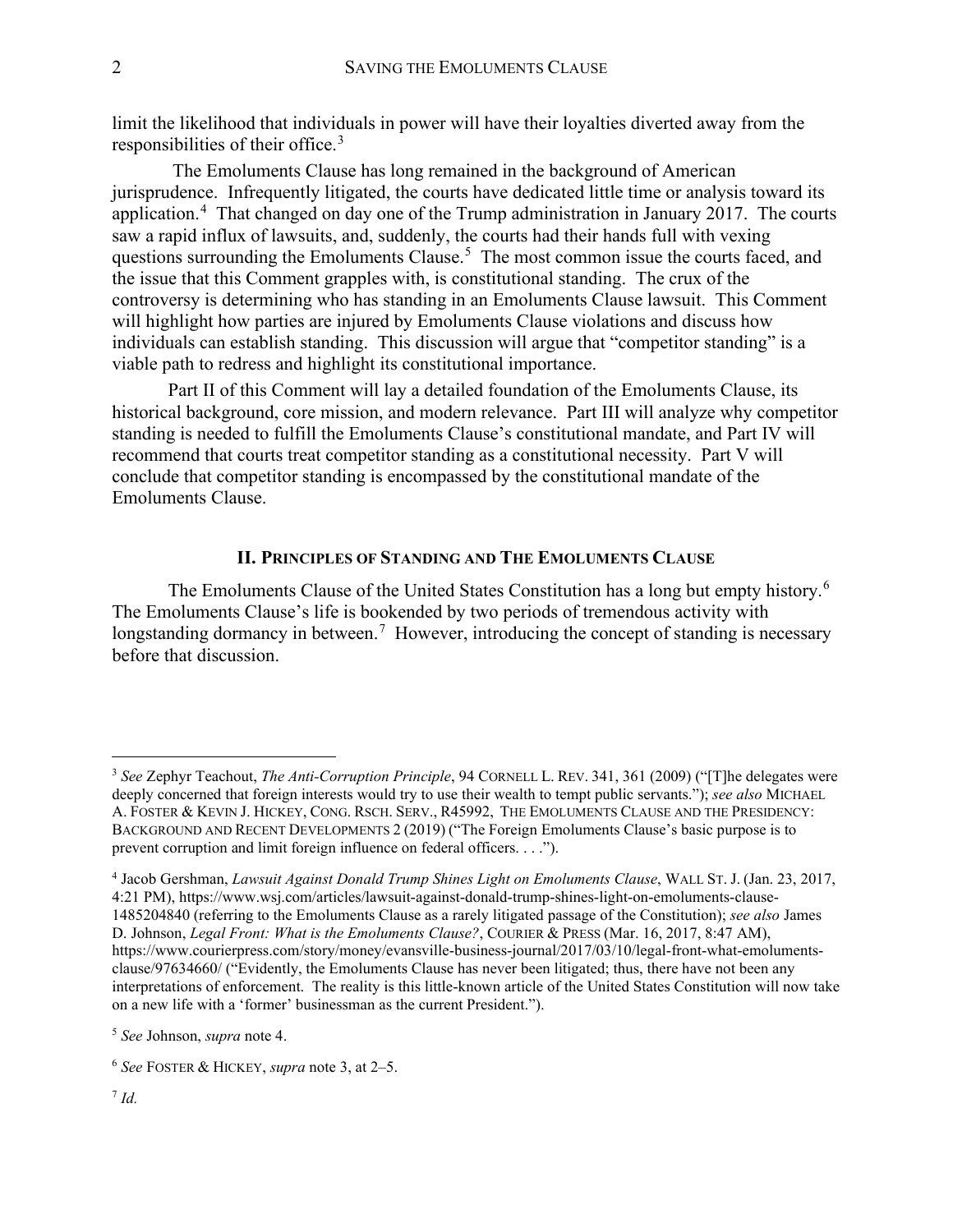#### **A. TRADITIONAL STANDING PRINCIPLES**

The cases outlined below wrestle with standing principles as applied to the Emoluments Clause. Standing is a citizen's ability to have judicial enforcement of an alleged right.<sup>[8](#page-3-1)</sup> Standing has three essential subdivisions. The first is "injury in fact," which requires litigants to suffer an injury that is "concrete" and "particularized."<sup>[9](#page-3-2)</sup> Second, courts require that parties state a causal link between the injury and the alleged conduct to maintain standing.<sup>[10](#page-3-3)</sup> To establish a causal link, parties must show that the injury is not "the result of some third party not before the court."[11](#page-3-4) Lastly, parties must show that favorable court action will "likely" redress the alleged injury. $12$ 

#### **B. THE PRE-CONSTITUTIONAL ROOTS OF THE EMOLUMENTS CLAUSE**

<span id="page-3-0"></span>The Framers originally intended the Emoluments Clause to be an anti-corruption measure.[13](#page-3-6) It prevents the President or other federal officeholders from receiving a "present, emolument, office, or title of any kind whatever from any king, prince, or state."<sup>[14](#page-3-7)</sup> Emoluments can only be accepted after the approval of Congress.<sup>[15](#page-3-8)</sup>

During the Constitutional Convention, the nation was still young and vulnerable to European influence.<sup>[16](#page-3-9)</sup> Accordingly, the Framers feared potential French influence on the American political system.[17](#page-3-10) To offset this fear, Convention delegate Charles Pinckney proposed the inclusion of the Emoluments Clause."[18](#page-3-11) 

<span id="page-3-2"></span><sup>9</sup> *See Lujan v. Defs. of Wildlife* 504 U.S. 555, 560 (1992).

<span id="page-3-3"></span><sup>10</sup> *Lujan*, 504 U.S. at 560.

<span id="page-3-4"></span><sup>11</sup> *Id.*

<span id="page-3-5"></span><sup>12</sup> *Id.* at 561.

<span id="page-3-6"></span><sup>13</sup> Teachout, *supra* note [3,](#page-2-6) at 361.

<span id="page-3-7"></span><sup>14</sup> U.S CONST. art. I, § 9, cl. 8.

<span id="page-3-8"></span><sup>15</sup> *Id.*

<span id="page-3-10"></span><sup>17</sup> *See* Teachout, *supra* note 3, at 361–62 ("The fear was not that Frenchmen were heathens, but that they were strong, had no real interest in the good future of America . . . *."*)*.* 

<span id="page-3-11"></span><sup>18</sup> 2 THE RECORDS OF THE FEDERAL CONVENTION OF 1787 389 (Max Farrand ed., 1911) ("[Pinckney urged the necessity of preserving foreign Ministers & other officers of the U. S. independent of external influence . . . .").

<span id="page-3-1"></span><sup>8</sup> *See* William A. Fletcher, *The Structure of Standing*, 98 YALE L. J. 221, 228–29 (1988) (discussing the nature of standing).

<span id="page-3-9"></span><sup>16</sup> *See* Teachout, *supra* not[e 3,](#page-2-6) at 361–62 (highlighting that fears of foreign influence were reasonable at the time)*; cf.* Zephyr Teachout, *Gifts, Offices, and Corruption*, 107 NW. U. L. REV. 30, 35 (2012) ("The American recipients of these gifts showed repeated anxiety about what to do with them. The new country was trying so hard to separate itself from courtly culture. . . .").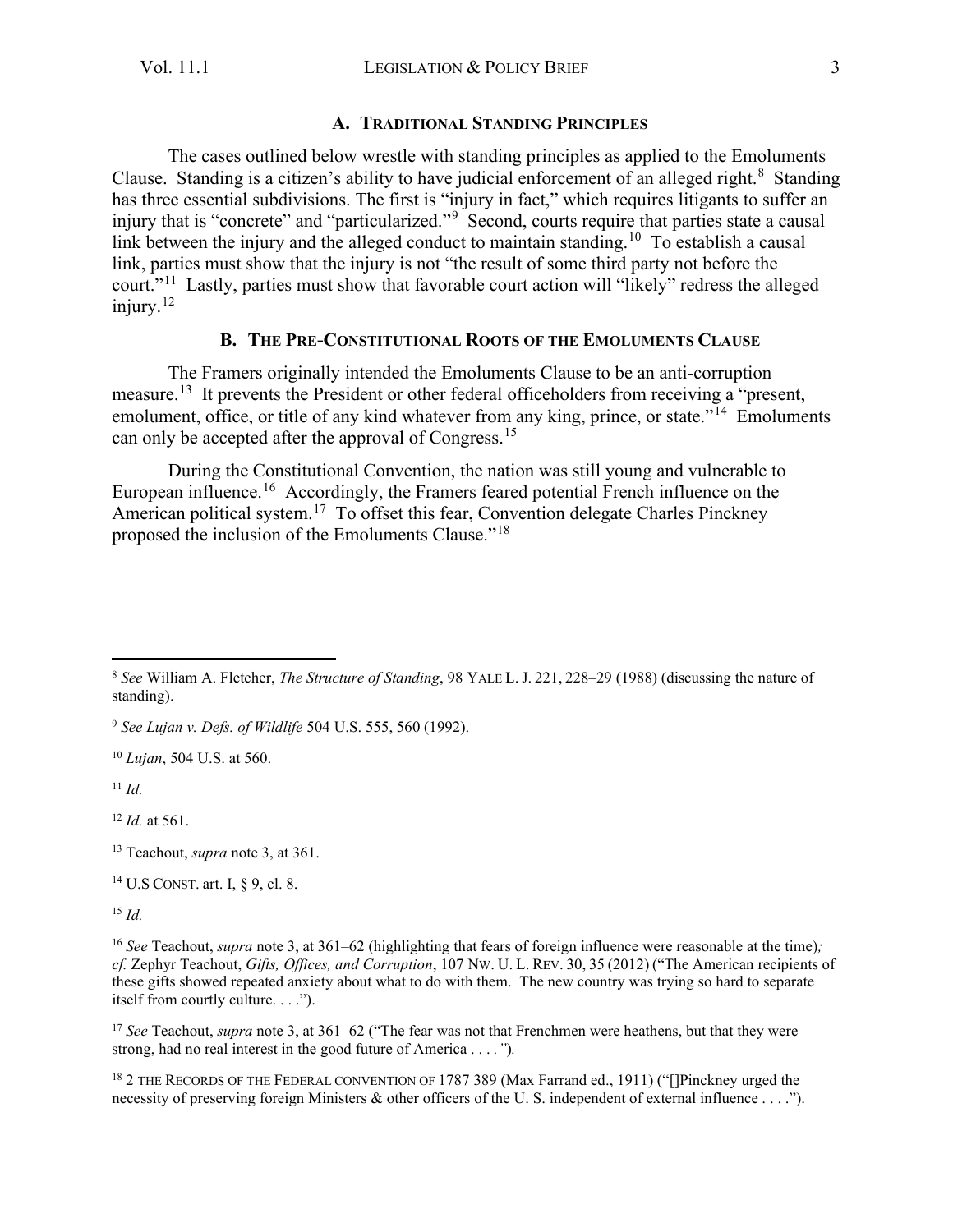#### **C. MODERN EMOLUMENTS CLAUSE CONTROVERSY**

<span id="page-4-0"></span>The relevance of the Emoluments Clause remained unclear for nearly two centuries. Infrequently litigated, the Emoluments Clause appeared to be a relic of the past.<sup>19</sup> However, just one day after taking office in 2017, President Trump faced his first lawsuit concerning the Emoluments Clause.[20](#page-4-2)

Shortly after President Trump's inauguration, it became clear that the Framers possessed tremendous forethought because several parties brought lawsuits against President Trump under the Emoluments Clause.<sup>[21](#page-4-3)</sup> Three of those cases demand review: *Blumenthal v. Trump*<sup>[22](#page-4-4)</sup> District *of Columbia v. Trump,[23](#page-4-5)* and *Citizens for Responsibility and Ethics in Washington v. Trump*. [24](#page-4-6) At the heart of each of these cases is a discussion about standing, the nature of the injury related to an Emoluments Clause violation, and the court's ability to redress the claimed injuries.

#### **1.** *BLUMENTHAL V. TRUMP* **SERIES**

In *Blumenthal*, 201 members of the United States Senate and House of Representatives sought a declaratory judgment stating that the President violates the Emoluments Clause when he accepts payments from foreign states, in the form of profits earned by the President's businesses, without the consent of Congress.<sup>[25](#page-4-7)</sup> Additionally, those 201 Members of Congress sought injunctive relief asking the court to "enjoin[] the President from accepting any 'present, Emolument, Office, or Title, of any kind whatever' from a foreign state without obtaining 'the [c]onsent of Congress."<sup>[26](#page-4-8)</sup> The President moved to dismiss the case for lack of standing.<sup>[27](#page-4-9)</sup>

<span id="page-4-3"></span><sup>21</sup> *E.g.*, Aaron C. Davis, *D.C. and Maryland* 

*Sue President Trump, Alleging Breach of Constitutional Oath*, WASH. POST (June 12, 2017), https://www.washingtonpost.com/local/dc-politics/dc-and-maryland-to-sue-president-trump-alleging-breach-ofconstitutional-oath/2017/06/11/0059e1f0-4f19-11e7-91eb-9611861a988f\_story.html.

<span id="page-4-4"></span><sup>22</sup> Blumenthal v. Trump, 335 F. Supp. 3d 45 (D.D.C. 2018), *rev'd*, 949 F. 3d 14 (D.C. Cir. 2020).

<span id="page-4-5"></span><sup>23</sup> District of Columbia v. Trump, 291 F. Supp. 3d 725 (D. Md. 2018), *rev'd sub nom. In re Trump*, 928 F.3d 360 (4th Cir. 2019), *rev'd on other grounds*, 958 F.3d 274 (4th Cir. 2020).

<span id="page-4-6"></span><sup>24</sup> Citizens for Resp. & Ethics in Wash. v. Trump, 276 F. Supp. 3d 174 (S.D.N.Y. 2017), *vacated,* 953 F.3d 178 (2d Cir. 2019).

<span id="page-4-7"></span><sup>25</sup> *Blumenthal*, 335 F. Supp. 3d at 50.

<span id="page-4-8"></span><sup>26</sup> *Id.* (quoting U.S CONST. art. I, § 9, cl. 8).

<span id="page-4-9"></span> $^{27}$  *Id.* 

<span id="page-4-1"></span><sup>19</sup> *See* Matthew Walther, *The Emoluments Clause is Meaningless*, THE WK. (Sept. 16, 2019), https://theweek.com/articles/864240/emoluments-clause-meaningless ("The clause has never given rise to any legal cases of note, and it has never been defined or even meaningfully addressed by the Supreme Court.").

<span id="page-4-2"></span><sup>20</sup> *E.g.,* Gretchen Frazee, *How the Emoluments Clause is Being Used to Sue Trump*, PBS (Mar. 28, 2018, 4:19 PM), https://www.pbs.org/newshour/politics/emoluments-clause-used-sue-trump ("The nonpartisan watchdog group Citizens for Responsibility and Ethics in Washington also announced a lawsuit against Trump the day after he took office  $\dots$ .").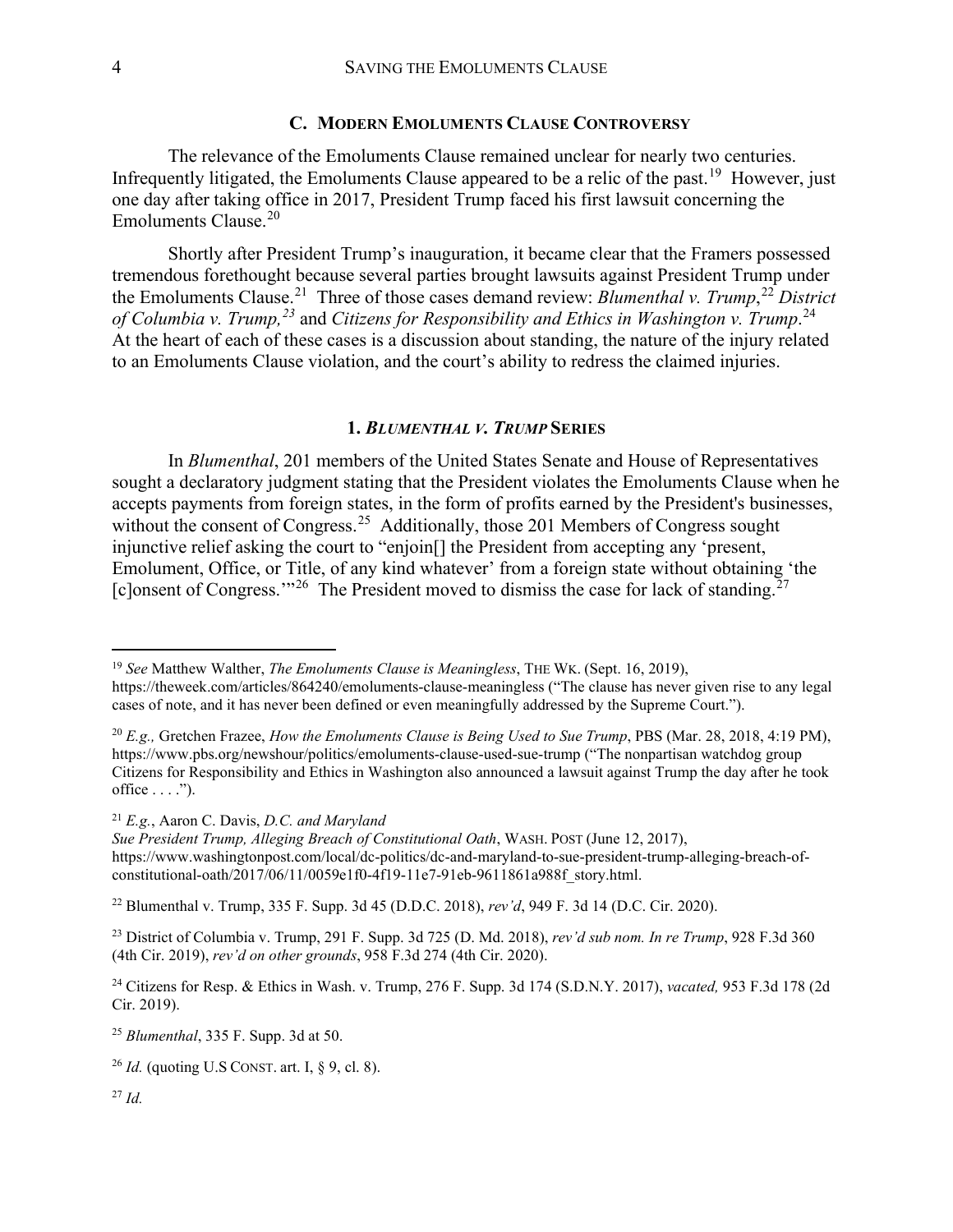The plaintiffs alleged an institutional injury, arguing an impact on all Congress members through diminished legislative power.<sup>28</sup> The court stated that this type of injury does not satisfy standing requirements when a legislative remedy exists to address the injury. The injury merely represents a diminution of political power.<sup>29</sup> However, institutional injuries can establish standing when a legislator's vote is "completely nullified."<sup>[30](#page-5-2)</sup>

Utilizing this framework, the court found that the plaintiffs adequately alleged an institutional injury for which a legislative remedy did not exist.<sup>[31](#page-5-3)</sup> The court reasoned that the plaintiffs established their injury by alleging that the President nullified their opportunity to provide consent every time he accepted emoluments without first obtaining congressional authorization. [32](#page-5-4)

This practice resembles vote nullification rather than a diminution in political power because the injury at issue is not about the ability to legislate on the Emoluments Clause; instead, the issue is about having the opportunity to consent before the acceptance of an emolument.<sup>33</sup> Therefore, whether Congress can consent after the fact through legislation is irrelevant.<sup>[34](#page-5-6)</sup>

Although the court agreed that Members of Congress cannot seek the judiciary's aid when they have adequate political tools at their disposal,  $35$  it found that Congress lacked such tools in the present case.<sup>[36](#page-5-8)</sup> President Trump suggested several legislative remedies, such as voting on whether the present claims amount to violations of the Emoluments Clause, passing a bill expressing consent or disagreement with the claimed violations, passing a joint resolution which defines an emolument and prohibits the receipt thereof, or utilizing the appropriations power to punish violations.<sup>[37](#page-5-9)</sup>

<span id="page-5-4"></span><sup>32</sup> *Id.*

<span id="page-5-5"></span><sup>33</sup> *Id.* at 63.

<span id="page-5-6"></span><sup>34</sup> *Id.*

<span id="page-5-9"></span><sup>37</sup> *Id.* at 66–67.

<span id="page-5-0"></span><sup>&</sup>lt;sup>28</sup> *Id.* at 54 (suggesting that plaintiffs are denied right to vote on approval).

<span id="page-5-1"></span><sup>29</sup> *Id.* at 57 (citing Raines v. Byrd*,* 521 U.S. 811, 829 (1997)).

<span id="page-5-2"></span><sup>30</sup> *Id.* at 58; *see, e.g.*, Coleman v. Miller, 307 U.S. 433, 437-38 (1939) (upholding standing when legislators who had been locked in a tie vote that would have defeated the State's ratification of a federal constitutional amendment because legislators had no realistic opportunity to overturn the ratification using the political process); *see also* Ariz. State Legislature v. Ariz. Indep. Redistricting Comm'n, 576 U.S. 787, 788 (2015) (quoting *Raines*, 521 U.S. at 823– 24) (finding that state legislators had standing to challenge ballot initiative that would deprive them of their ability to initiate redistricting because the ballot initiative "together with the Arizona Constitution's ban on efforts to undermine the purposes of an initiative would 'completely nullif[y]' any vote by the Legislature, now or 'in the future,' purporting to adopt a redistricting plan.").

<span id="page-5-3"></span><sup>31</sup> *Blumenthal*, 335 F. Supp. 3d at 62.

<span id="page-5-7"></span><sup>&</sup>lt;sup>35</sup> *Cf.* Campbell v. Clinton, 203 F. 3d 19, 23–24 (D.C. Cir. 2000) ("Congress certainly could have passed a law forbidding the use of U.S. forces in the Yugoslav campaign  $\dots$ .

<span id="page-5-8"></span><sup>36</sup> *Blumenthal*, 335 F. Supp. 3d at 66.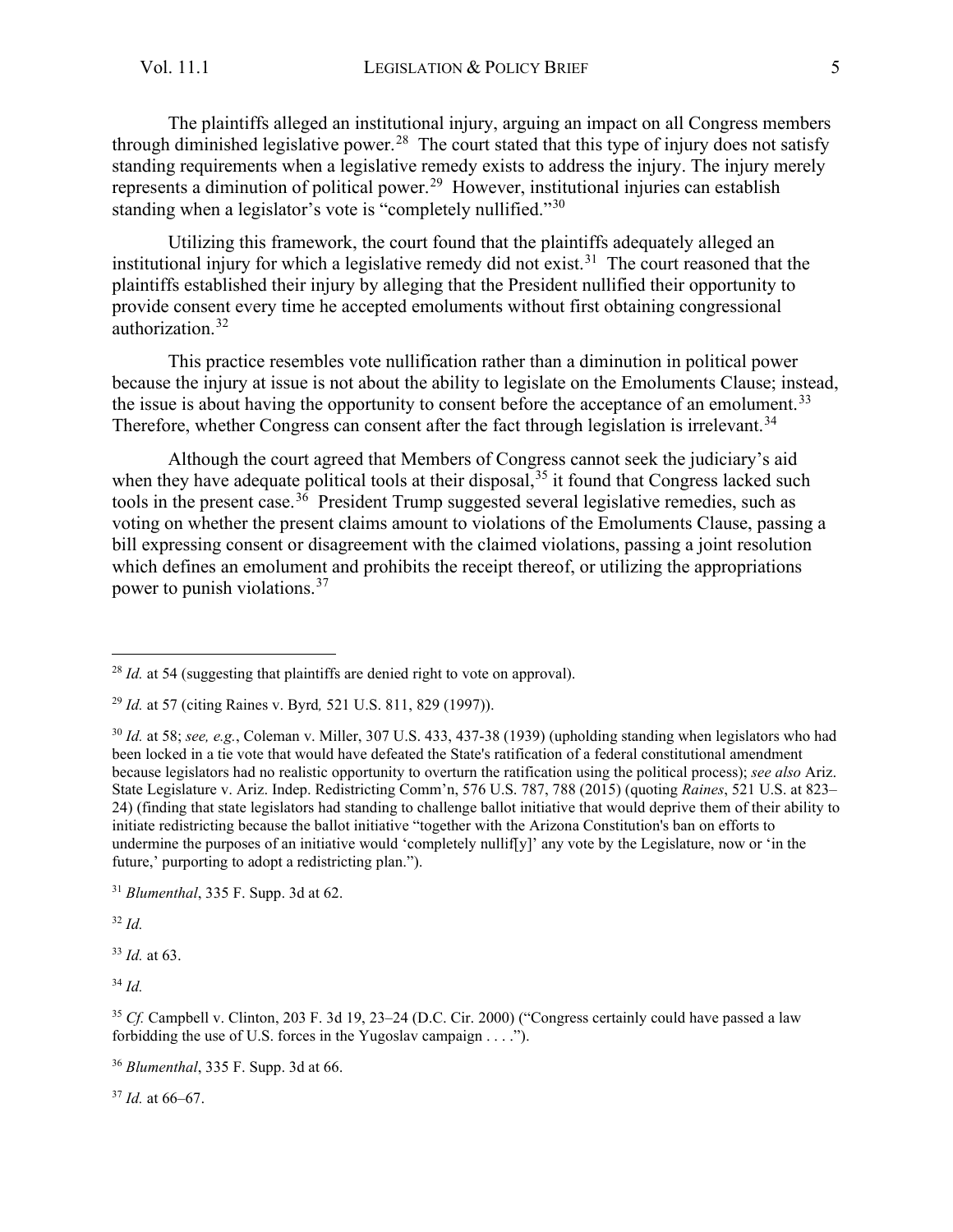Drawing on *Raines v. Byrd*,<sup>[38](#page-6-0)</sup> the court held these remedies inadequate.<sup>39</sup> First, the court noted that requiring Congress to pass legislation ignores the text of the Emoluments Clause.<sup>40</sup> The Emoluments Clause places the burden on the President to get prior consent from Congress, and the President cannot flip the burden as to require Congress to pass legislation expressing  $disapproval.<sup>41</sup>$  $disapproval.<sup>41</sup>$  $disapproval.<sup>41</sup>$ 

The court also noted that Congress's appropriations power is inadequate.<sup>42</sup> Congress cannot use its appropriations power to punish the President for accepting emoluments because no spending programs are directly tied to the Emoluments Clause.<sup>[43](#page-6-5)</sup> The court stated that the appropriations powers are only adequate when withholding funds would directly remedy the situation.<sup>[44](#page-6-6)</sup>

The court also set aside the impeachment remedy as inadequate.<sup>45</sup> It labeled this remedy as "extreme" and inappropriate.<sup>[46](#page-6-8)</sup> In the court's view, the impeachment process is a remedy of last resort and cannot function as a sole remedy.<sup>47</sup> Lastly, the court ruled that the plaintiffs adequately established traceability as the "alleged injury is therefore directly traceable to the President's alleged failure to seek Congressional consent."[48](#page-6-10) Ultimately, the district court held that the plaintiffs established standing.<sup>[49](#page-6-11)</sup>

On an interlocutory appeal, the district court's decision was reversed.<sup>50</sup> The court of appeals concluded that the lower court had misread *Raines*. [51](#page-6-13) The appellate court asserted that

<span id="page-6-2"></span><sup>40</sup> *Id.* at 67.

<span id="page-6-3"></span><sup>41</sup> *Id.*

<span id="page-6-4"></span><sup>42</sup> *Id.* at 68.

<span id="page-6-6"></span><sup>44</sup> *See* Campbell v. Clinton, 203 F.3d 19, 23 (D.C. Cir. 2000) (finding the appropriations remedy adequate when Congress sought to halt military action).

<span id="page-6-7"></span><sup>45</sup> *Blumenthal*, 335 F. Supp. 3d at 68.

<span id="page-6-8"></span><sup>46</sup> *Id.*

<span id="page-6-9"></span><sup>47</sup> *See* Nat'l Treasury Emps. Union v. Nixon, 492 F.2d 587, 615 (D.C. Cir. 1974) ("[T]he Constitution should not be construed so as to paint this nation into a corner which leaves available only the use of the impeachment process . . . .").

<span id="page-6-10"></span><sup>48</sup> *Blumenthal*, 335 F. Supp. 3d at 72.

<span id="page-6-11"></span><sup>49</sup> *Id.*

<span id="page-6-13"></span><span id="page-6-12"></span><sup>50</sup> Blumenthal v. Trump, 949 F.3d 14, 19 (D.C. Cir. 2020).

<span id="page-6-0"></span><sup>38</sup> *Cf. Raines*, 521 U.S. at 829 (finding that legislators were not deprived of adequate remedies because they could "repeal the Act or exempt appropriations bills from its reach . . . .").

<span id="page-6-1"></span><sup>&</sup>lt;sup>39</sup> *Blumenthal*, 335 F. Supp. 3d at 66–67 (asserting that legislative remedy must be an "adequate" remedy).

<span id="page-6-5"></span><sup>&</sup>lt;sup>43</sup> *Id.* ("Congress' appropriations power cannot be used to obtain a legislative remedy, such as refusing to appropriate funds for an Executive Branch program . . . because there are no federal appropriations associated with the President's receipt of prohibited foreign emoluments.").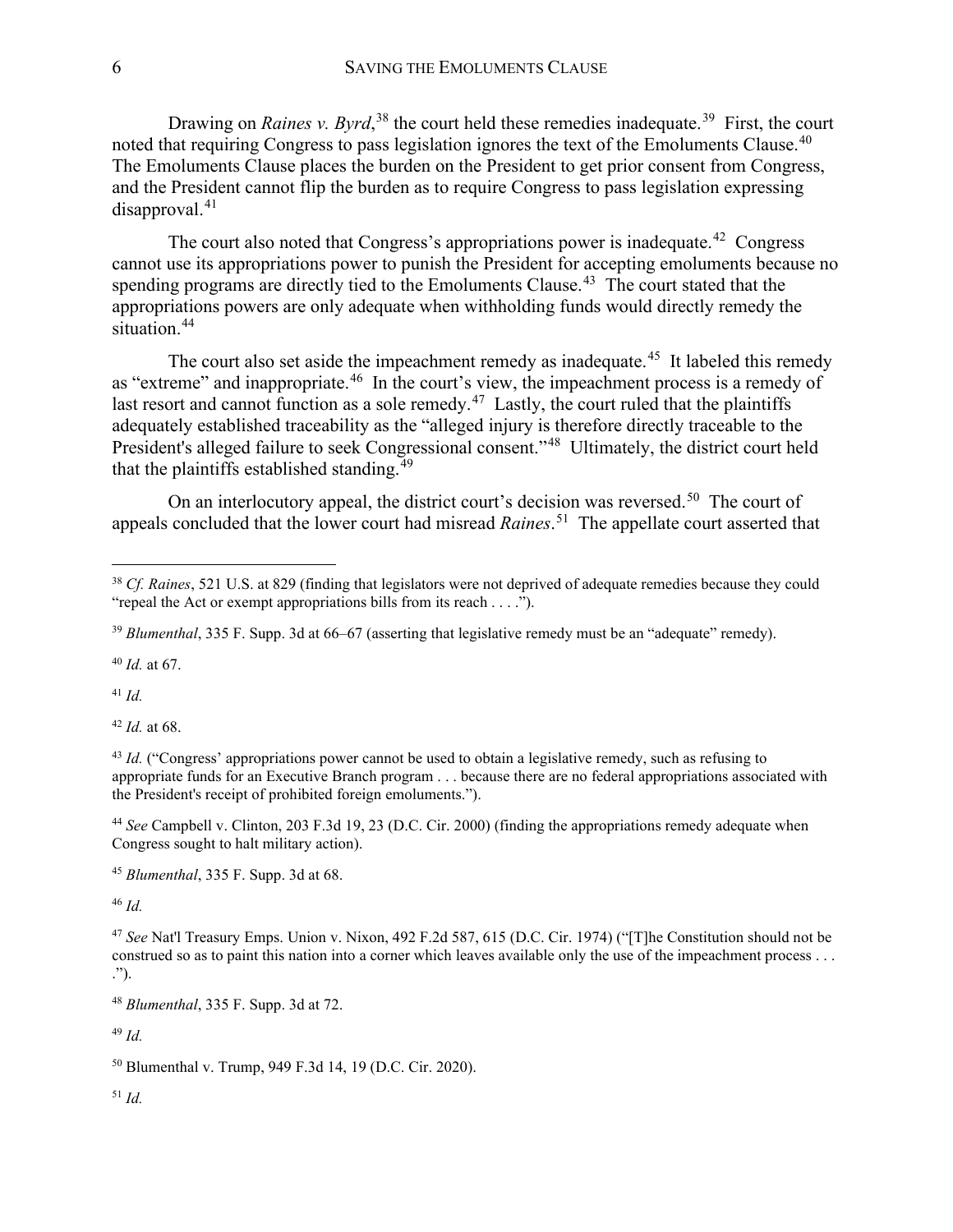<span id="page-7-0"></span>the injury here is entirely based on a loss of political power.<sup>52</sup> Thereafter, the Supreme Court denied certiorari.[53](#page-7-2)

#### **2.** *DISTRICT OF COLUMBIA V. TRUMP* **SERIES**

As with the *Blumenthal* cases, the plaintiffs in *District of Columbia* alleged that President Trump violates the Emoluments Clause when his businesses receive patronage from foreign governments.[54](#page-7-3) The plaintiffs, the State of Maryland and the District of Columbia, sought to establish an injury through various theories.<sup>[55](#page-7-4)</sup> The President again sought dismissal, arguing that the injury is not judicially cognizable, not traceable to his actions, nor redressable by a court decision in the plaintiff's favor.<sup>[56](#page-7-5)</sup>

The first theory under which the plaintiffs claimed an injury is Maryland's sovereign interest in enforcing the terms upon which it entered the Union.<sup>57</sup> The plaintiffs argued that Maryland's 1776 *Declaration of Rights* included reference to its own Emoluments Clause, so the court should assume that Maryland joined the Union on the condition that the government enforce the Emoluments Clause.<sup>58</sup> The court found this argument unconvincing, ruling that states cannot operate as "constitutional watchdogs."[59](#page-7-8)

Maryland also claimed a sovereign interest in the tax revenues it receives from the sales and room rentals on Maryland hotels, restaurants, and event spaces that compete with President Trump's properties for government business.<sup>[60](#page-7-9)</sup> The court rejected this argument, holding that the injuries failed to adequately show causation as lost tax revenues must be supported by offering "a direct injury in the form of loss of specific tax revenues, which the plaintiffs failed to  $do. "61"$  $do. "61"$  $do. "61"$ 

<span id="page-7-3"></span><sup>54</sup> District of Columbia v. Trump, 291 F.Supp.3d 725, 735 (D. Md. 2018) (alleging injuries resulting from violations of the Domestic Emoluments Clause, but those arguments are not relevant to this discussion).

<span id="page-7-4"></span><sup>55</sup> *Id.*

<span id="page-7-5"></span><sup>56</sup> *Id.* at 732.

<span id="page-7-6"></span><sup>57</sup> *Id.* at 738. *See* Katherine Mims Crocker, *Securing Sovereign State Standing*, 97 VA. L. REV. 2051, 2056 (2011) (quoting Ann Woolhandler & Michael G. Collins, *State Standing*, 81 VA. L. REV. 387, 411 (1995)) ("[S]overeign interests, in short, are states' interests in their core ability to govern. They underlie a state's suit against another government 'to establish its authority to exercise legislative, executive, or judicial power within a particular territory or over a particular subject matter.'").

<span id="page-7-7"></span><sup>58</sup> *District of Columbia*, 291 F.Supp.3d at 738 (first citing Amended Complaint at 33, District of Columbia v. Trump, 291 F. Supp. 3d 725 (D. Md. 2018); and then citing MD. DECLARATION OF RIGHTS of 1776, art. 4 (Aug. 14, 1776)).

<span id="page-7-8"></span><sup>59</sup> *Id.* at 739 (quoting Virginia *ex rel.* Cuccinelli v. Sebelius, 656 F.3d 253, 272 (4th Cir. 2011)).

<span id="page-7-9"></span><sup>60</sup> *Id.* at 739.

<span id="page-7-10"></span><sup>61</sup> *Id.* (quoting Wyoming v. Oklahoma, 502 U.S. 437, 448 (1992)).

<span id="page-7-1"></span><sup>&</sup>lt;sup>52</sup> *Id.* ("The Members can, and likely will, continue to use their weighty voices to make their case to the American people . . . . But we will not—indeed we *cannot*—participate in this debate.").

<span id="page-7-2"></span><sup>53</sup> Blumenthal v. Trump, 949 F.3d 14, 19 (D.C. Cir. 2020), *cert. denied,* 2020 WL 6037222 (Oct. 13, 2020).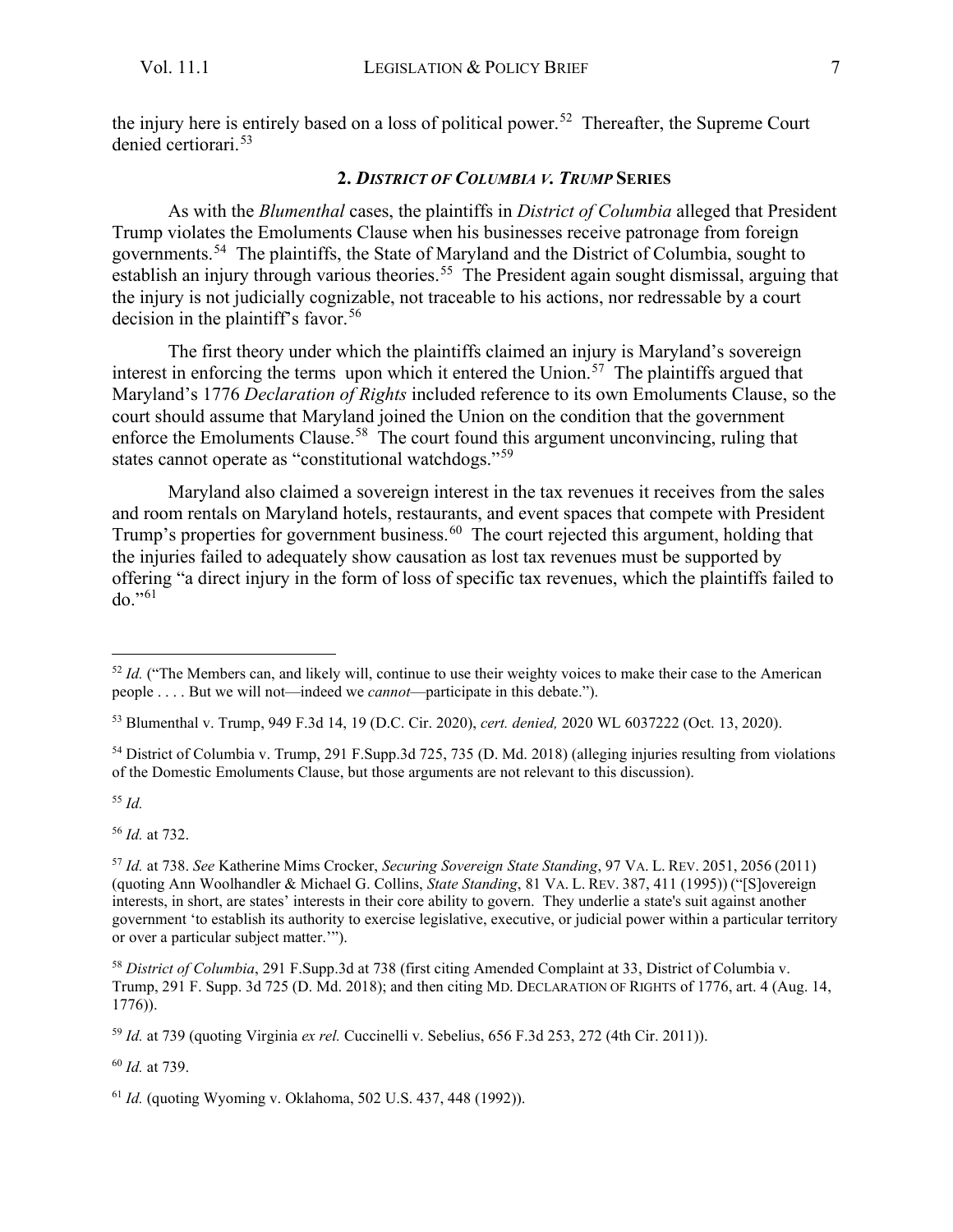Thereafter, the plaintiffs alleged injury to their proprietary interests.<sup>62</sup> Specifically, the District of Columbia owns the Washington Convention Center, which it argued competes directly with the Trump properties for event bookings involving foreign governments.<sup>63</sup> Similarly, as a landlord of the Bethesda Marriott Conference Center, Maryland submitted that it has a financial interest in the Conference Center that competes with Trump-owned entities.<sup>[64](#page-8-2)</sup>

On this point, the court noted that the plaintiffs rely on "competitor standing," under which they can allege an injury by showing that they compete in the same arena as a party receiving an illegal benefit.<sup>65</sup> Additionally, for such a claim, lost sales data is not required to prove a competitive injury; instead, basic economic logic will permit a finding that a plaintiff will suffer a damage.<sup>[66](#page-8-4)</sup>

The court found that, by presenting evidence that their properties compete for the same type of clientele and by showing that their properties are relatively close to the Trump-owned properties in the area, the plaintiffs adequately alleged that they compete in the same arena.<sup>[67](#page-8-5)</sup> Further, the court ruled that the plaintiffs sufficiently alleged under competitor standing that the President's Emoluments Clause violations put them at a competitive disadvantage.<sup>[68](#page-8-6)</sup> Accordingly, the plaintiffs correctly established an injury.<sup>[69](#page-8-7)</sup>

Lastly, the plaintiffs asserted, an economic injury to their citizens' welfare under the *parens patriae* doctrine.<sup>[70](#page-8-8)</sup> They claimed that their citizens' businesses are placed at a competitive disadvantage vis-à-vis the President when he accepts illegal benefits.<sup>[71](#page-8-9)</sup> Mirroring the earlier proprietary interest analysis, the court found that the competitor standing jurisprudence moves the plaintiff's injury beyond mere speculation.<sup>[72](#page-8-10)</sup>

<span id="page-8-1"></span><sup>63</sup> *Id.* at 742–43.

<span id="page-8-2"></span><sup>64</sup> *Id.*

<span id="page-8-3"></span><sup>65</sup> *Id.* at 744 (citing Inv. Co. Inst. v. Camp, 401 U.S. 617, 620–21 (1971)) (concluding that companies had standing to challenge a regulatory decision because they were injured by the competition the regulation allowed).

<span id="page-8-4"></span><sup>66</sup> *Id.*; *see also In re* U.S. Cath. Conf.*,* 885 F.2d 1020, 1029 (2d Cir. 1989) (describing that plaintiffs utilizing competitor standing must allege that they compete in the same arena as the unlawfully benefited competitor); Canadian Lumber Trade All. v. United States, 517 F.3d 1319, 1332 (stating that competitor standing relies on economic logic to establish causation).

<span id="page-8-5"></span><sup>67</sup> *District of Columbia*, 291 F. Supp. 3d at 744.

<span id="page-8-6"></span><sup>68</sup> *Id.* at 745.

<span id="page-8-7"></span><sup>69</sup> *Id.*

<span id="page-8-8"></span><sup>70</sup> *See* Lexi Zerillo, Note, *Who's Your Sovereign?: The Standing Doctrine of Parens Patriae & State Lawsuits Defending Sanctuary Policies*, 27 WM. & MARY BILL RTS. J. 573, 578 (2018) (describing *parens patriae* and quasisovereign interest as the same concept).

<span id="page-8-9"></span><sup>71</sup> *District of Columbia*, 291 F. Supp. 3d at 746.

<span id="page-8-10"></span><sup>72</sup> *Id.* at 748.

<span id="page-8-0"></span><sup>62</sup> *Id.* at 742–43.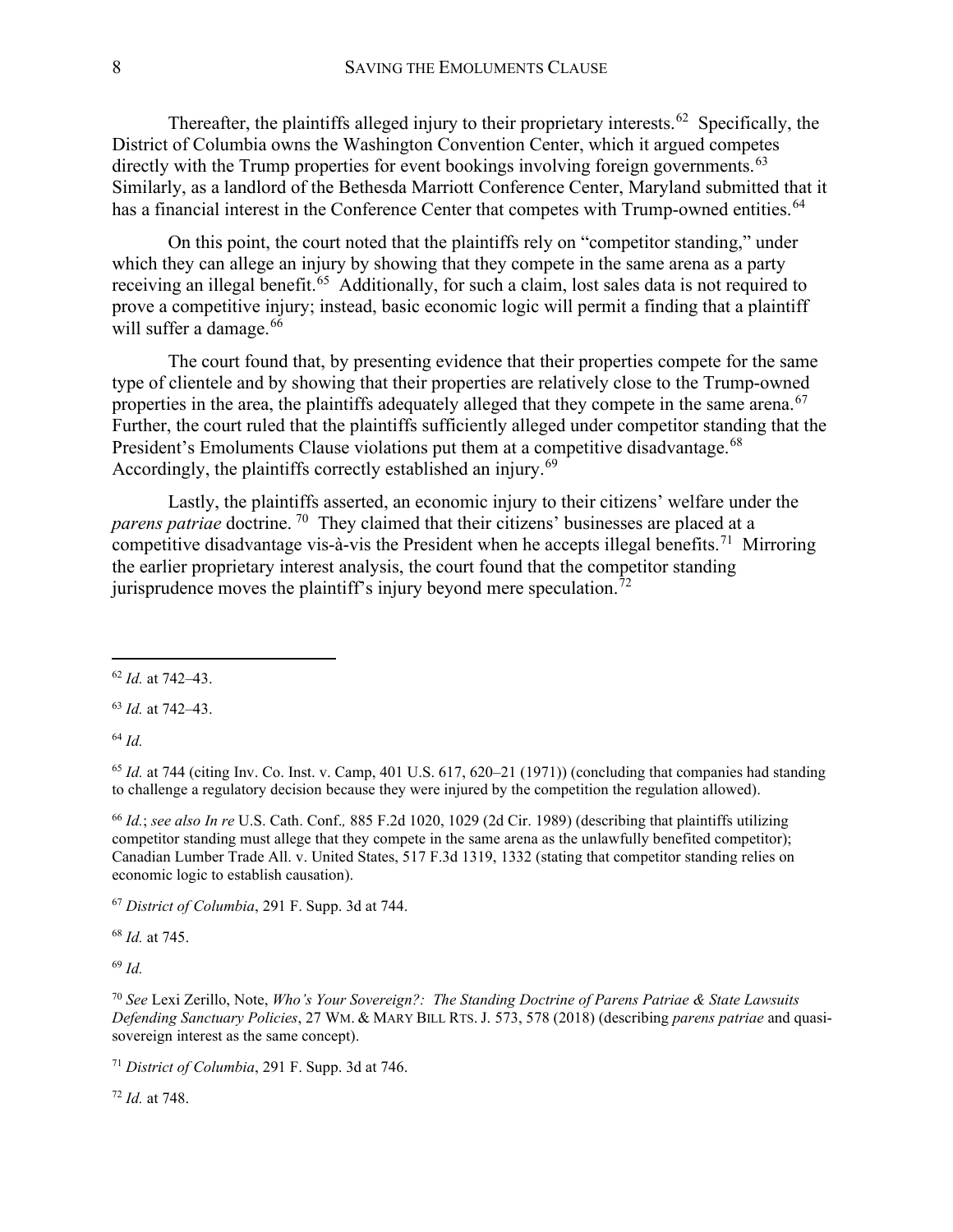The court also ruled that the injuries alleged were traceable to the President and redressable through court action.<sup>[73](#page-9-0)</sup> The court highlighted competitor standing principles to establish traceability, asserting that losing the chance to compete on equal footing is directly traceable to the President's alleged actions.<sup>[74](#page-9-1)</sup> The court rejected the President's argument that it is too speculative whether third parties would stop patronizing his entities after a favorable decision.[75](#page-9-2) Instead, the court stressed that redressability requires injuries to be reducible to "some extent," not entirely resolved.[76](#page-9-3) Ultimately, the court rejected the President's motion to dismiss with respect to the Trump operations inside the District of Columbia.<sup>[77](#page-9-4)</sup>

Following this defeat, the President sought an interlocutory appeal, which was denied.<sup>[78](#page-9-5)</sup> Thereafter, the President filed a writ of mandamus to force the district court to certify his interlocutory appeal.[79](#page-9-6)

The appellate court, in granting the writ of mandamus, then considered the merits of the President's motion to dismiss. $\frac{80}{9}$  $\frac{80}{9}$  $\frac{80}{9}$  Beginning with the district court's finding that the plaintiffs properly alleged an injury to their proprietary interests, the appellate court emphasized the speculative nature of such injuries.<sup>81</sup> Although the court recognized the existence of competitor standing, it firmly stated that competitor standing is "an application of Article III standing principles, not a relaxation of them."[82](#page-9-9)

The court reasoned that this understanding forces one to interpret the alleged injuries as an overly speculative reading into an individual's subjective motivation for patronizing the President's businesses.<sup>83</sup> Further, the court asserted that the plaintiffs ignored the possibility that others would avoid patronizing the President's properties due to him being the president.<sup>[84](#page-9-11)</sup> This possibility, in tandem with the court's understanding that injunctive relief would not stop

<span id="page-9-2"></span><sup>75</sup> *Id*. at 751.

<span id="page-9-3"></span><sup>76</sup> *Id.* 

<span id="page-9-4"></span><sup>77</sup> *Id.* at 757.

<span id="page-9-5"></span><sup>78</sup> *In re* Trump, 928 F.3d 360, 367 (4th Cir. 2019).

<span id="page-9-6"></span><sup>79</sup> *Id.* at 368.

<span id="page-9-7"></span><sup>80</sup> *Id.* at 372.

<span id="page-9-8"></span><sup>81</sup> *Id.* at 375.

<span id="page-9-9"></span><sup>82</sup> *See id. Contra* CHARLES ALAN WRIGHT ET. AL., FEDERAL PRACTICE & PROCEDURE § 8341 (2d ed. 2020) (explaining that competitor standing is meant as a relaxation of traditional standing requirements). *See generally*  Citizens for Resp. & Ethics in Wash. v. Trump, 953 F.3d 178 (responding to *In re* Trump, 928 F.3d at 367, the court highlights the many ways in which competitor standing allows for a relaxed application of traditional standing principles).

<span id="page-9-10"></span><sup>83</sup> *In re* Trump, 928 F.3d at 375, 377.

<span id="page-9-11"></span><sup>84</sup> *Id.* at 376.

<span id="page-9-0"></span><sup>73</sup> *Id.* at 749.

<span id="page-9-1"></span><sup>74</sup> *Id.* at 749–50.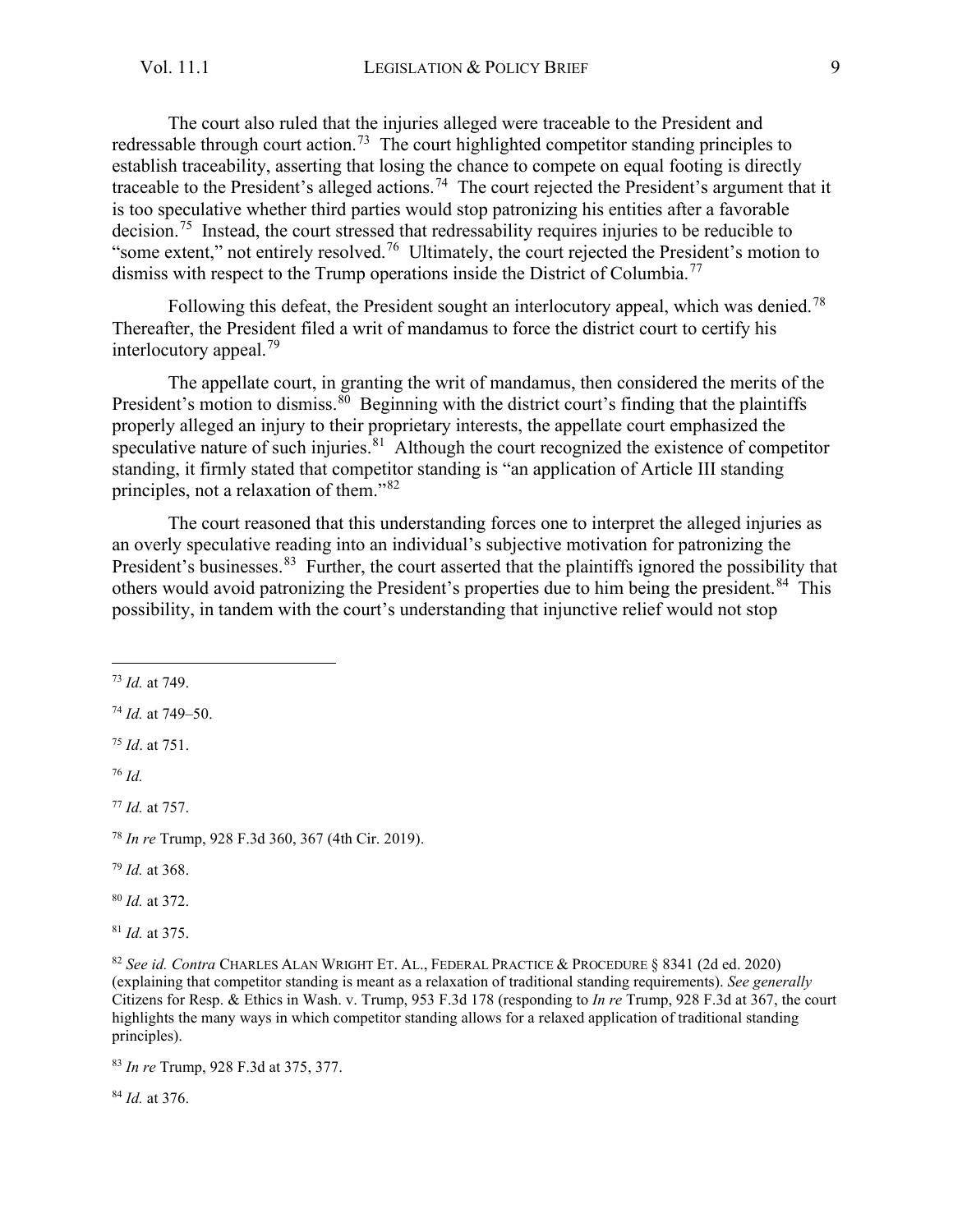individuals from patronizing the President's businesses, led the court to reject the plaintiffs' proprietary injuries.[85](#page-10-0)

Shortly thereafter, a rehearing en banc overturned this ruling on writ of mandamus grounds without addressing the merits.<sup>[86](#page-10-1)</sup> The Supreme Court, hearing the case after President Trump left office, ordered the case dismissed as moot.<sup>[87](#page-10-2)</sup>

#### **3.** *CITIZENS FOR RESPONSIBILITY AND ETHICS IN WASHINGTON V. TRUMP* **SERIES**

In this final case series, the Citizens for Ethics and Responsibility in Washington ("CREW"), a non-partisan government watchdog; Eric Goode, a restaurant owner; Jill Phaneuf, who books embassy functions and other events tied to foreign governments; and ROC United, a nonprofit member-based organization with over 25,000 restaurant employees and 200 restaurants brought claims against Trump for violations of the Emoluments Clause.<sup>[88](#page-10-3)</sup>

Trump moved to dismiss, which the court considered through a bifurcated analysis in which it grouped Phaneuf, Goode, and ROC United ("Hospitality Plaintiffs") and CREW separately.<sup>[89](#page-10-4)</sup> The court began by considering the Hospitality Plaintiffs' claim that they face unfair competitive disadvantage because of the President's alleged violations of the Emoluments Clause.[90](#page-10-5) The Hospitality Plaintiffs argued that they suffer an injury by competing in the same arena as the President, who is receiving a benefit in violation of the Emoluments Clause.<sup>[91](#page-10-6)</sup>

This court ruled that the Hospitality Plaintiffs failed to meet their burden.<sup>[92](#page-10-7)</sup> Ruling that the injury is too tenuously related to the President's alleged actions, the court found that the injury is too speculative.<sup>93</sup> Additionally, it found that such an injury could not be redressed by court action.[94](#page-10-9) 

<span id="page-10-4"></span><sup>89</sup> *Id.* at 184.

<span id="page-10-5"></span><sup>90</sup> *Id.*

<span id="page-10-6"></span><sup>91</sup> *Id.* at 185; *see also* CHRISTOPHER M. ERNST, BALDWIN'S OH. PRAC. TORT L. § 39:100 (2d ed.), Westlaw (2020) ("If a plaintiff is a direct competitor with a defendant and an injunction is sought, the 'injury in fact' and causation standing requirements may be satisfied . . . .").

<span id="page-10-7"></span><sup>92</sup> *Citizens for Resp. & Ethics in Wash.,* 276 F. Supp. 3d at 187.

<span id="page-10-8"></span><sup>93</sup> *Id.* at 186.

<span id="page-10-9"></span><sup>94</sup> *Id.* ("There is no remedy this Court can fashion to level the playing field for [p]laintiffs as it relates to overall competition.").

<span id="page-10-0"></span><sup>85</sup> *Id.* at 377.

<span id="page-10-1"></span><sup>86</sup> *See In re* Trump, 958 F.3d 274, 283 (4th Cir. 2020) (ruling that the district court did not abuse its discretion in not granting the Presidents interlocutory appeal, making it inappropriate to compel the district court to do so.).

<span id="page-10-2"></span><sup>87</sup> *See Trump v. District of Columbia*, SCOTUSBLOG, https://www.scotusblog.com/case-files/cases/trump-v-districtof-columbia/ (last visited Apr. 19, 2022) (covering proceedings).

<span id="page-10-3"></span><sup>88</sup> Citizens for Resp. & Ethics in Wash. v. Trump, 276 F. Supp. 3d 174, 180 (S.D.N.Y. 2017).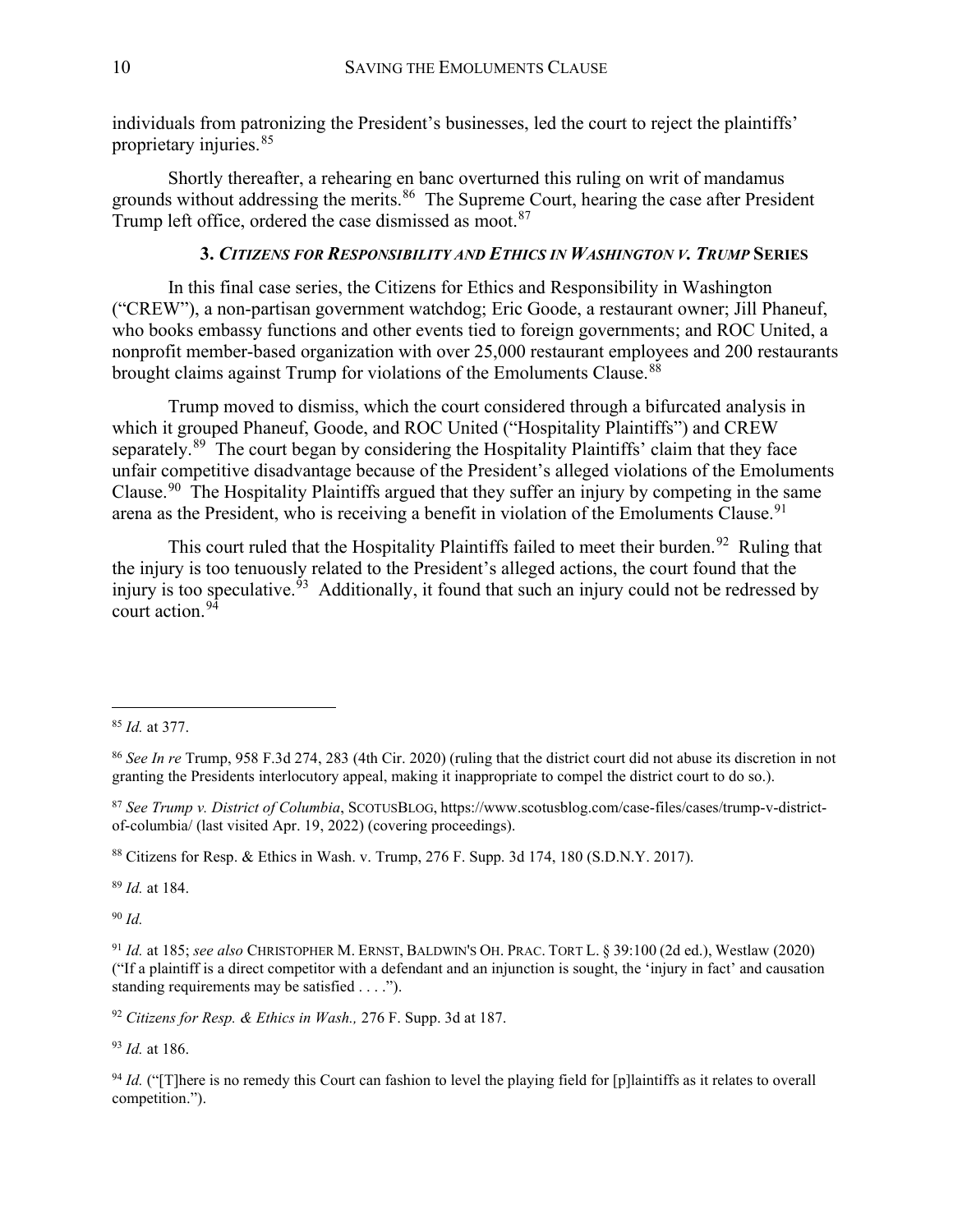Turning its attention to CREW's alleged injuries, the court reviewed how an organization could bring forward a claim.<sup>95</sup> CREW brought its claim under a theory of organizational standing, under which courts regard an organization as a person seeking to vindicate an individual right.[96](#page-11-1)

As a result of the President's alleged Emoluments Clause violations, CREW asserted that it had to devote time, resources, and research to obtain financial information about the benefits he receives from such violations.<sup>97</sup> Additionally, it has needed to devote resources toward combating the President's alleged violations.<sup>[98](#page-11-3)</sup> All of these efforts were to the detriment of the organization and caused injury.<sup>[99](#page-11-4)</sup>

The court rejected this argument because the injury CREW sought to establish follows only from conduct that hinders an organization's ability to conduct out its normal operations.<sup>[100](#page-11-5)</sup> However, the court held that the very mission of the organization is to combat the activity it alleges.[101](#page-11-6) Its devotion of resources toward this particular case is a matter of prioritization, not a departure from an organizational mission.<sup>[102](#page-11-7)</sup>

Hospitality Plaintiffs Eric Goode and ROC United appealed.<sup>[103](#page-11-8)</sup> Leaning on competitor standing, the Court of Appeals for the Second Circuit reversed the district court.<sup>[104](#page-11-9)</sup> It found that the Hospitality Plaintiffs adequately alleged a viable injury—the supposed increase in competition resulting from the illegal benefit bestowed on the President.<sup>[105](#page-11-10)</sup> The Hospitality Plaintiffs allege they compete directly with the President's businesses and, accordingly, are hurt when the President receives increased patronage.<sup>[106](#page-11-11)</sup> The adverse effects of higher levels of

<span id="page-11-1"></span><sup>96</sup> *Id*.

<span id="page-11-4"></span><sup>99</sup> *Id.*

<span id="page-11-5"></span><sup>100</sup> *Id.* at 190–91.

<span id="page-11-6"></span><sup>101</sup> *Id.* at 191.

<span id="page-11-7"></span><sup>102</sup> *Id* at 191–92.

<span id="page-11-9"></span><sup>104</sup> *Id.* at 191–92.

<span id="page-11-11"></span> $106$  *Id.* at 190–91.

<span id="page-11-0"></span><sup>95</sup> *Id.* at 188–89.

<span id="page-11-2"></span><sup>97</sup> *Id.* at 189 (noting CREW hired two additional senior attorneys for legal research); *see also* Symposium, *An Organizational Account of State Standing*, 94 NOTRE DAME L. REV. 2057, 2072 (2019) (citing Havens Realty Corp. v. Coleman, 455 U.S. 363, 379 (1982)) ("[T]he Supreme Court recognized a form of organizational standing where the defendant's conduct has 'perceptibly impaired' the plaintiff's missional activities . . . .").

<span id="page-11-3"></span><sup>98</sup> *Citizens for Resp*. *& Ethics in Wash.*, 276 F. Supp. 3d at 189.

<span id="page-11-8"></span><sup>103</sup> Citizens for Resp. & Ethics in Wash. v. Trump, 953 F.3d 178, 184 (2d Cir. 2019).

<span id="page-11-10"></span><sup>&</sup>lt;sup>105</sup> *Id.* at 190 (highlighting that under competitor standing injury flows from competitive disadvantage).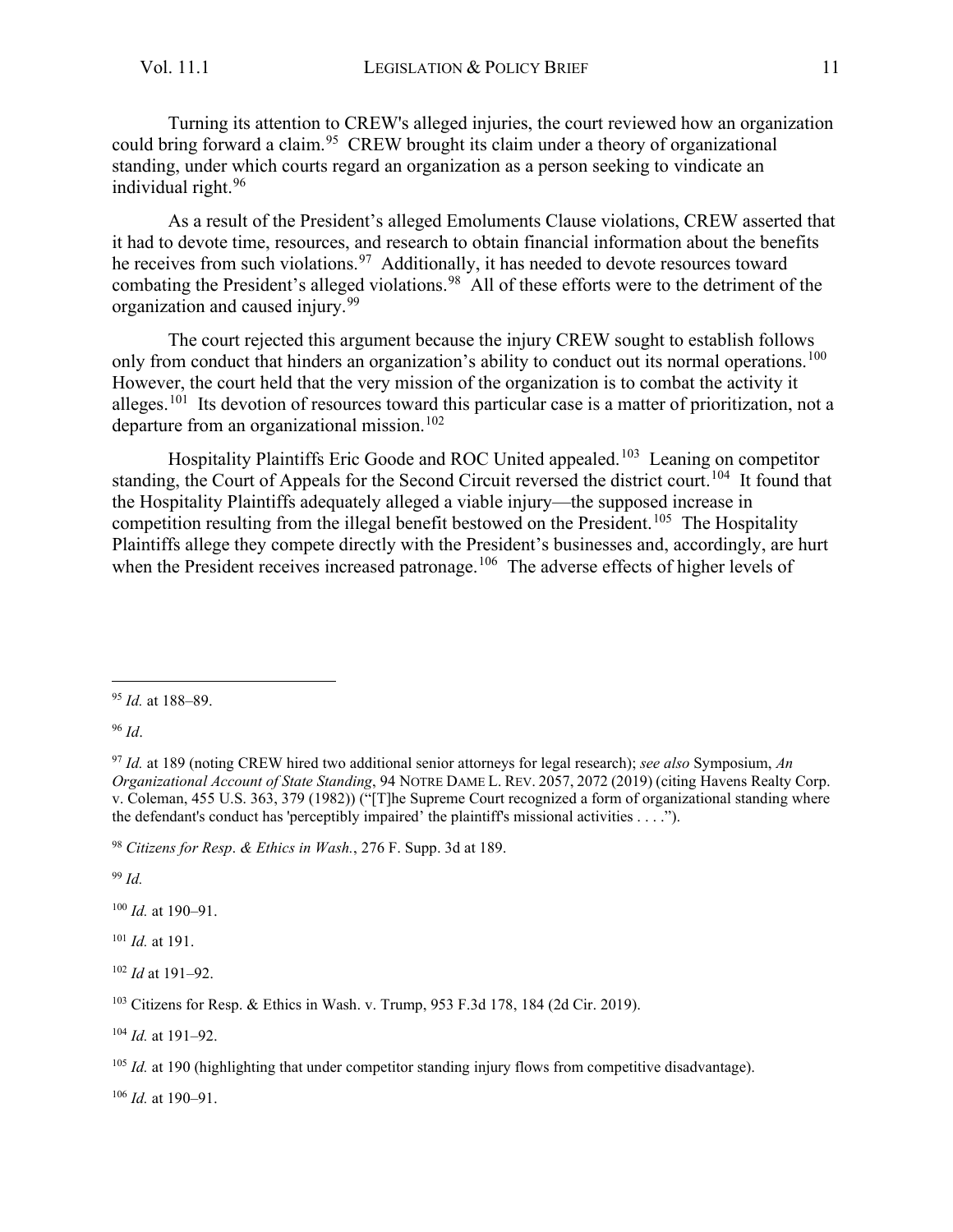competition on a business are fundamental economics, thereby demonstrating a causal connection between the two. $107$ 

Further, the court rejected the notion that plaintiffs must dispel alternative causes of their harm.<sup>[108](#page-12-2)</sup> Such a requirement is too rigorous at the pleading stage, and requiring as much would effectively prevent any claim of this type from moving forward.<sup>[109](#page-12-3)</sup> The court reasoned that relying on basic economic logic is sufficient to find causality under competitor standing.<sup>[110](#page-12-4)</sup>

Lastly, the court ruled that the Hospitality Plaintiffs adequately established redressability.<sup>[111](#page-12-5)</sup> At the pleading stage, the court only requires that the injury be reduced to some extent.<sup>[112](#page-12-6)</sup> Since the plaintiffs established causation, it naturally follows that an injunction preventing such conduct would, at the very least, provide some modicum of relief.<sup>[113](#page-12-7)</sup>

#### <span id="page-12-0"></span>**III. THE DIRE CONSEQUENCES OF THE TENSION BETWEEN THE EMOLUMENTS CLAUSE AND TRADITIONAL STANDING, AND THE COMPETITOR STANDING SOLUTION**

As the case law suggests, the courts disagree on when and how parties can sue over an Emoluments Clause violation. The injuries that manifest in these claims are often indeterminate and nonobvious, making uniform application of the elements of standing difficult and leading to conflicting outcomes. [114](#page-12-8)

In the relevant case law, there are four types of plaintiffs: (1) congressional plaintiffs asserting injury to their rights as members of Congress; (2) state plaintiffs asserting injury to

<span id="page-12-2"></span><sup>108</sup> *Citizens for Resp. & Ethics in Wash.*, 953 F.3d at 191.

<span id="page-12-3"></span><sup>109</sup> *Id.*

<span id="page-12-4"></span><sup>110</sup> *Id.* at 192; *see* Duffy, *supra* note 107, at 642; *see also* New World Radio, Inc. v. FCC, 294 F.3d 164, 172 (D.C. Cir. 2002) (explaining that in competitor standing cases courts are required to accept a chain of causation as supported by rudimentary economic laws).

<span id="page-12-5"></span><sup>111</sup> *Citizens for Resp. & Ethics in Wash.*, 953 F.3d at 194.

<span id="page-12-6"></span><sup>112</sup> *Id.* at 192; *see also* Church of Scientology of Cal. v. United States, 506 U.S. 9, 13 (1992) ("Even though it is now too late to prevent, or to provide a fully satisfactory remedy for, the invasion of privacy that occurred when the IRS obtained the information on the tapes, a court does have power to effectuate a partial remedy . . . .").

<span id="page-12-7"></span><sup>113</sup> *Citizens for Resp. & Ethics in Wash.*, 953 F.3d at 198–99; *cf.* Massachusetts v. E.P.A., 549 U.S. 497, 526 (2007) (upholding redressability where harm reduced to some extent); Planned Parenthood of Greater Wash. & N. Idaho v. U.S. Dep't of Health & Hum. Servs., 946 F.3d 1100, 1108 (9th Cir. 2020) ("Causation and redressability are generally implicit in injury-in-fact under the competitor standing doctrine.").

<span id="page-12-8"></span><sup>114</sup> *See Citizens for Resp. & Ethics in Wash.*, 953 F.3d at 192 (noting that the amorphous nature of the injury could lead to a reality where it would be virtually impossible to plead a competitive injury). *See generally* Claire Gianotti, *Ethics in the Executive Branch: Enforcing the Emoluments Clause*, 32 GEO J. LEGAL ETHICS 615 (2019) (suggesting that recent Emolument Clause cases have tested our nation's judiciary and strained separation of powers jurisprudence).

<span id="page-12-1"></span><sup>107</sup> *See* John F. Duffy, *Standing to Challenge Patents, Enforcement Risk, and Separation of Powers*, 83 GEO. WASH. L. REV. 628, 642 (2015) (citing Sherley v. Sebelius, 610 F.3d 69, 72 (D.C. Cir. 2010)) ("[T]he courts have been willing to rely on "economic logic" and "basic law[s] of economics" in assuming that the competitors to a particular litigant will behave in predictable ways that will produce a sufficient injury to sustain standing.").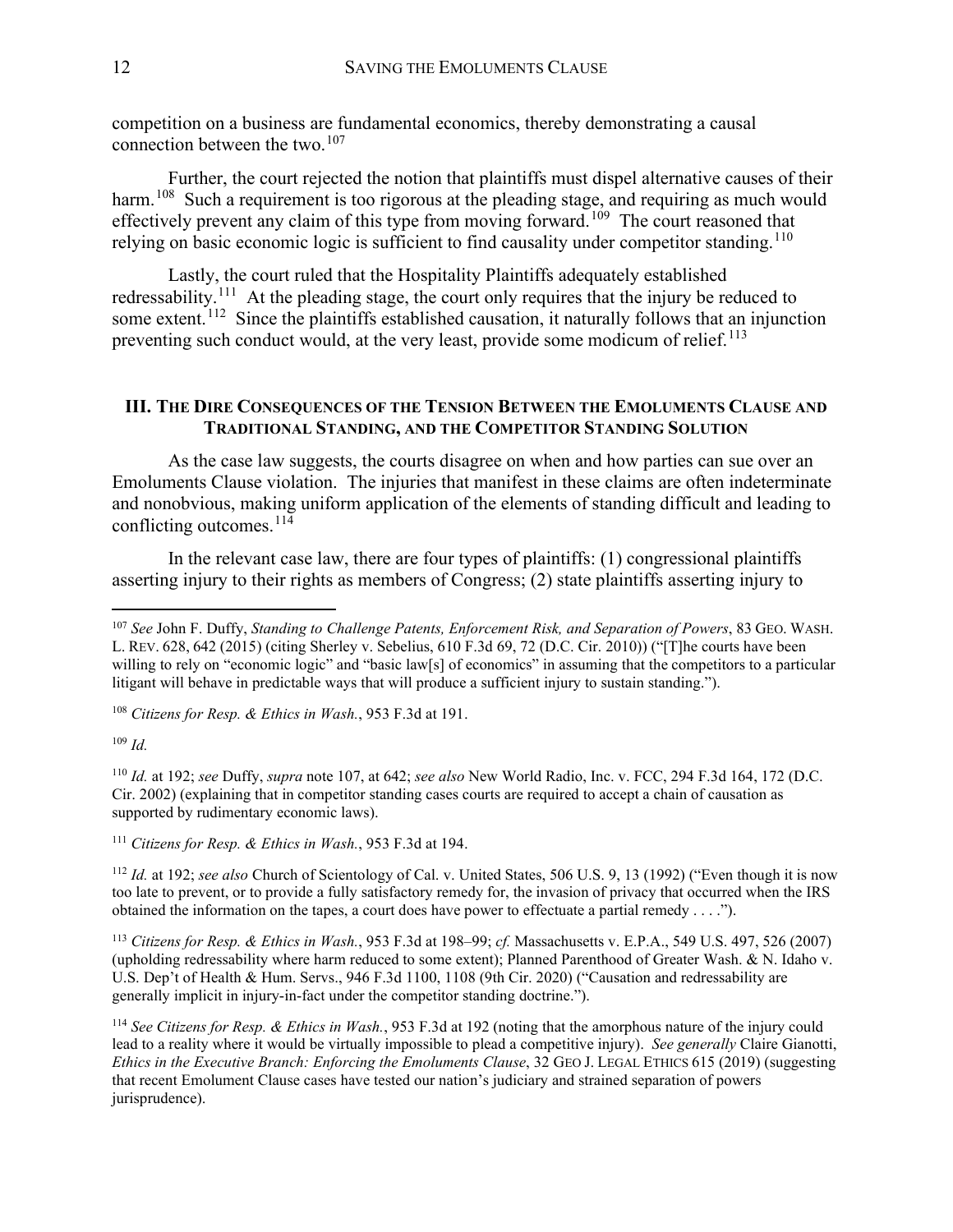their interests as sovereigns; (3) organizational plaintiffs asserting injury to their organizational resources; and (4) individual plaintiffs asserting injury to their business interests.<sup>[115](#page-13-0)</sup>

Of these four categories, individual plaintiffs with injury to their business interests present the most troubling constitutional consideration.<sup>[116](#page-13-1)</sup> The class of potential individual plaintiffs asserting injury to their business is by far the largest and effectively represents the total amount plaintiffs that can be injured by an Emoluments Clause violation.<sup>[117](#page-13-2)</sup> In cases involving individual plaintiffs as business owners, the injury resulting from an Emoluments Clause violation is an injury to the plaintiffs' ability to compete fairly in the marketplace.<sup>118</sup> Assessing this injury is difficult.<sup>[119](#page-13-4)</sup> As such, the plaintiffs rely on competitor standing to provide a path to meet constitutional requirements.<sup>[120](#page-13-5)</sup> Without the application of competitor standing, those parties could not bring their claim.<sup>121</sup>

The problem of constitutional enforcement would not be such a salient issue if these plaintiffs had an alternative route to redress these injures or if an Emoluments Clause violation presented other redressable injuries.<sup>[122](#page-13-7)</sup> However, currently, an Emoluments Clause violation can only "injure" individual citizens by forcing them to unfairly compete with businesses in which federal officials are interested.<sup>[123](#page-13-8)</sup>

The original conception of an Emoluments Clause violation, in which an official accepts a physical gift from foreign governments, affects citizens by thwarting a constitutional

<span id="page-13-3"></span><sup>118</sup> *See Citizens for Resp. & Ethics in Wash.*, 953 F.3d at 189–90 ("[The] [p]laintiffs' alleged injury meets the wellestablished Article III threshold for economic competitors who allege that, because of unlawful conduct, their rivals enjoy a competitive advantage in the marketplace.").

<span id="page-13-4"></span><sup>119</sup> *See generally id.* (discussing the nature of an Emoluments Clause injury).

<span id="page-13-5"></span><sup>120</sup> *See* WRIGHT ET. AL., *supra* note 82, § 8341.

<span id="page-13-6"></span><sup>121</sup> *Cf.* Daniel Berger & Roger Bernstein, *An Analytical Framework for Antitrust Standing*, 86 YALE L. J. 809, 879 (1977) (noting, in the antitrust context, that requiring plaintiffs to assert "direct" injuries would effectively preclude standing due to the nature of possible injuries).

<span id="page-13-7"></span><sup>122</sup> See cf. Pennsylvania v. Koehler 229 A.3d 915, 933 (Pa. 2020) (asserting that where there is a right there must be a remedy).

<span id="page-13-8"></span><sup>123</sup> *Cf. District of Columbia*, 291 F. Supp. 3d at 755 ("Under the President's interpretation, it would seem that no one—save Congress which, as discussed momentarily, may never undertake to act—would ever be able to enforce these constitutional provisions."); *see also* Gianotti, *supra* note 114, at 625 (noting that certain judges find it inexplicable that the application of traditional standing principles to the Emoluments Clause may render the President's actions immune from judicial review).

<span id="page-13-0"></span><sup>115</sup> *See Citizens for Resp. & Ethics in Wash.*, 953 F.3d at 184–85 (containing individual and organization plaintiffs); Blumenthal v. Trump, 335 F. Supp. 3d 45, 50 (D.D.C. 2017) (containing congressional plaintiffs); District of Columbia v. Trump, 291 F. Supp. 3d 725, 732 (D. Md. 2018) (containing state plaintiffs).

<span id="page-13-1"></span><sup>116</sup> *See generally Citizens for Resp. & Ethics in Wash.*, 953 F.3d (elaborating on cases where courts can find standing even if an injury requires some action by a third party).

<span id="page-13-2"></span><sup>117</sup> *Cf.* U.S. SMALL BUS. ADMIN. OFF. ADVOC., 2019 SMALL BUS. PROFILE (2019), https://cdn.advocacy.sba.gov/wpcontent/uploads/2019/04/23142719/2019-Small-Business-Profiles-US.pdf (tabulating millions of small businesses).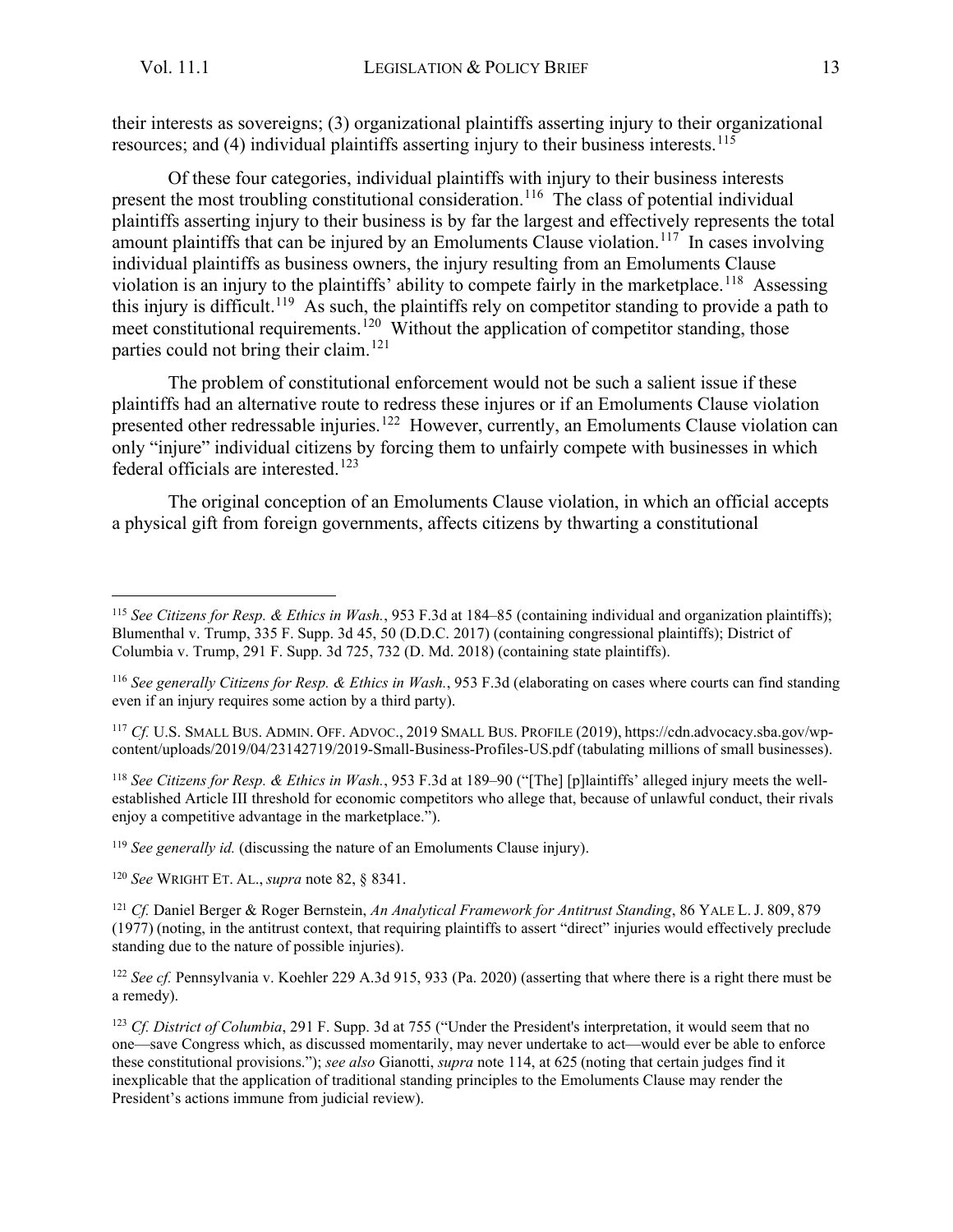safeguard.<sup>[124](#page-14-1)</sup> However, it cannot be said that it causes a judicially cognizable injury to citizens as opposed to current plaintiffs.<sup>[125](#page-14-2)</sup>

Further, these citizens do not seem to have alternative recourse to receive redress.<sup>126</sup> Establishing standing without relying on competitor standing may be entirely impossible.<sup>127</sup> The nature of the injury itself appears incompatible with a rigid application of the standing doctrine, as causation and redressability do not neatly present themselves in the context of an Emoluments Clause violation.<sup>[128](#page-14-5)</sup>

#### **A. CONSTITUTIONAL ENFORCEABILITY AS A REQUIREMENT**

<span id="page-14-0"></span>The principle that guides this analysis is the Constitution, and that the provisions therein must be enforceable.<sup>[129](#page-14-6)</sup> Unfortunately, the Constitution does not directly state this principle. A reader can only find language slightly resembling this idea in Article VI of the Constitution's Supremacy Clause.<sup>[130](#page-14-7)</sup>

However, this idea finds direct support in what is perhaps the most foundational case in this nation's history.[131](#page-14-8) In *Marbury v. Madison*, [132](#page-14-9) Chief Justice Marshall firmly declared "that [i]t is a settled and invariable principle, that every right, when withheld, must have a remedy, and every injury its proper redress."<sup>[133](#page-14-10)</sup> Numerous courts have cited to this principle over the centuries and solidified it into the bedrock of American jurisprudence.<sup>[134](#page-14-11)</sup> Therefore, if an Emoluments Clause violation primarily manifests itself as an unfair competitive disadvantage imposed on individual litigants, and the courts do not provide a path to redress, these provisions

<span id="page-14-3"></span><sup>126</sup> *Cf.* 291 F. Supp. 3d at 755 (noting that if Congress was prohibited from enforcing the constitutional provisions at issue, then everyone would be prohibited from enforcing them).

<span id="page-14-4"></span><sup>127</sup> *Id.*

<span id="page-14-5"></span><sup>128</sup> *Id.*

<span id="page-14-6"></span><sup>129</sup> *See* Marbury v. Madison, 5 U.S. 137, 147, 163 (1803) ("It is a settled and invariable principle, that every right, when withheld, must have a remedy, and every injury its proper redress.").

<span id="page-14-7"></span><sup>130</sup> U.S. CONST. art. VI, cl. 2 ("This Constitution, and the laws of the United States which shall be made in pursuance thereof; and all treaties made, or which shall be made, under the authority of the United States, shall be the supreme law of the land . . . ."). *See generally* Martin v. Hunter's Lessee, 14 U.S. 304 (1816) ("It is obvious that this obligation is imperative upon the state judges in their official, and not merely in their private, capacities . . . .").

<span id="page-14-8"></span><sup>131</sup> *Madison*, 5 U.S. at 163.

<span id="page-14-9"></span><sup>132</sup> *Id.*

<span id="page-14-11"></span><sup>134</sup> *E.g.*, Bush v. Lucas, 462 U.S. 367, 373 (1983) (citing *Marbury*).

<span id="page-14-1"></span><sup>124</sup> *See* Meredith M. Render, *Fiduciary Injury and Citizen Enforcement of the Emoluments Clause*, 95 NOTRE DAME L. REV. 953, 957 (2020) ("The first thesis is that current standing doctrine fails to adequately account for the *fiduciary* injury that arises in the context of an emoluments violation.").

<span id="page-14-2"></span><sup>125</sup> *See generally* Ryan Guilds, Comment, *A Jurisprudence of Doubt: Generalized Grievances as a Limitation to Federal Court Access*, 74 N.C. L. REV. 1863 (1996) (describing generalized grievances as mere interests in having the government follow the law).

<span id="page-14-10"></span><sup>133</sup> *See Madison*, 5 U.S. at 163; *see also* 3 WILLIAM BLACKSTONE, COMMENTARIES \*115.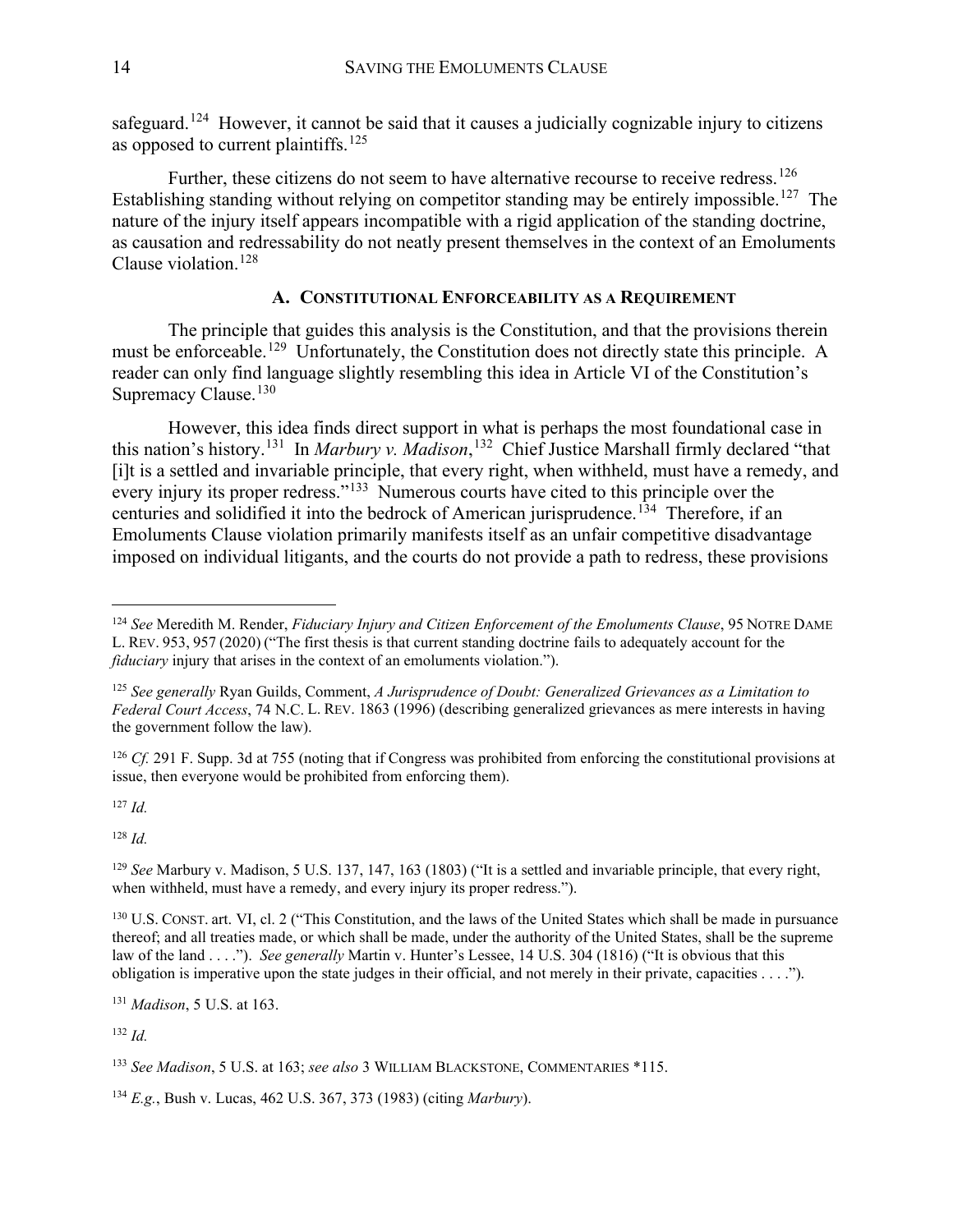<span id="page-15-0"></span>are effectively unenforceable, and the courts will contravene a core legal principle in these cases. [135](#page-15-1) The ruling in *Marbury* makes this an untenable reality.[136](#page-15-2)

#### **B. THE NATURE OF AN EMOLUMENTS CLAUSE "INJURY"**

As mentioned, the relevant case law places Emoluments Clause injuries into one of four categories.[137](#page-15-3) In *Blumenthal*, the plaintiffs alleged an injury to their right to give or withhold consent to the President—though more generally, it is Congress's ability to give or withhold consent from any federal official under the Emoluments Clause—accepting an emolument.<sup>138</sup> This injury, which is solely applicable to Congress members, only applies to those in the House of Representatives and United States Senate.<sup>[139](#page-15-5)</sup>

In *District of Columbia*, the plaintiffs alleged an injury to their sovereign interests and their economic rights as business owners.<sup>[140](#page-15-6)</sup> As to the alleged injury to sovereign interests, the scope of potential plaintiffs is also limited.

In contrast, the injury asserted in *Citizens for Responsibility and Ethics in Washington* and, in part, *District of Columbia* addresses unfair business competition.<sup>[141](#page-15-7)</sup> Therefore, the number of parties affected can extend to a substantial population. The United States is home to a staggering thirty-one million small businesses.<sup>[142](#page-15-8)</sup> Through their owners, these businesses represent the approximate population that could suffer the injury alleged in these cases.

However, if a type of injury has not been recognized as valid by the courts, it would be entirely irrelevant if the Emoluments Clause could produce such an injury.<sup>[143](#page-15-9)</sup> The injuries in Citizens for Responsibility and Ethics in Washington and District of Columbia, relating to a

<span id="page-15-3"></span><sup>137</sup> *See* Citizens for Resp. & Ethics in Wash. v. Trump, 953 F.3d 178, 184 (2d Cir. 2019) (containing individual and organization plaintiffs); Blumenthal v. Trump, 335 F. Supp. 3d 45, 49 (D.D.C. 2017) (containing congressional plaintiffs); 291 F. Supp. 3d at 731 (D. Md. 2018) (containing state plaintiffs).

<span id="page-15-4"></span><sup>138</sup> Blumenthal v. Trump, 335 F. Supp. 3d 45, 50 (D.D.C. 2018), *rev'd*, 949 F.3d 14 (D.C. Cir. 2020).

<span id="page-15-5"></span><sup>139</sup> *See Blumenthal*, 335 F. Supp. 3d at 50 (noting that the plaintiffs are members of Congress and the injury complained of is being prohibited from enforcing the Constitution).

<span id="page-15-6"></span><sup>140</sup> District of Columbia v. Trump, 291 F. Supp. 3d 725 (D. Md. 2018), *rev'd sub nom. In re* Trump, 928 F.3d 360 (4th Cir. 2019), *rev'd on other grounds*, 958 F.3d 274 (4th Cir. 2020).

<span id="page-15-7"></span><sup>141</sup> Citizens for Resp. & Ethics in Wash. v. Trump, 276 F. Supp. 3d 174 (S.D.N.Y. 2017), *vacated and remanded by* 953 F.3d 178 (2d Cir. 2019).

<span id="page-15-8"></span><sup>142</sup> U.S. SMALL BUS. ADMIN. OFF. ADVOC., 2019 SMALL BUS. PROFILE (2019), https://cdn.advocacy.sba.gov/wpcontent/uploads/2019/04/23142719/2019-Small-Business-Profiles-US.pdf.; *see also id.* (noting that small businesses employ a staggering sixty million individuals throughout the country).

<span id="page-15-9"></span><sup>143</sup> *Cf.* Marbury v. Madison, 5 U.S. 137, 163 (1893) (highlighting that every right must have its proper redress).

<span id="page-15-1"></span><sup>135</sup> *Cf. District of Columbia*, 291 F. Supp. 3d at 755 (noting that prohibiting Congress from enforcing the constitutional provisions will render the provisions unenforceable to all).

<span id="page-15-2"></span><sup>&</sup>lt;sup>136</sup> *See Madison*, 5 U.S. at 163 (ruling that every individual has a right to claim the protection of the laws when they have been injured).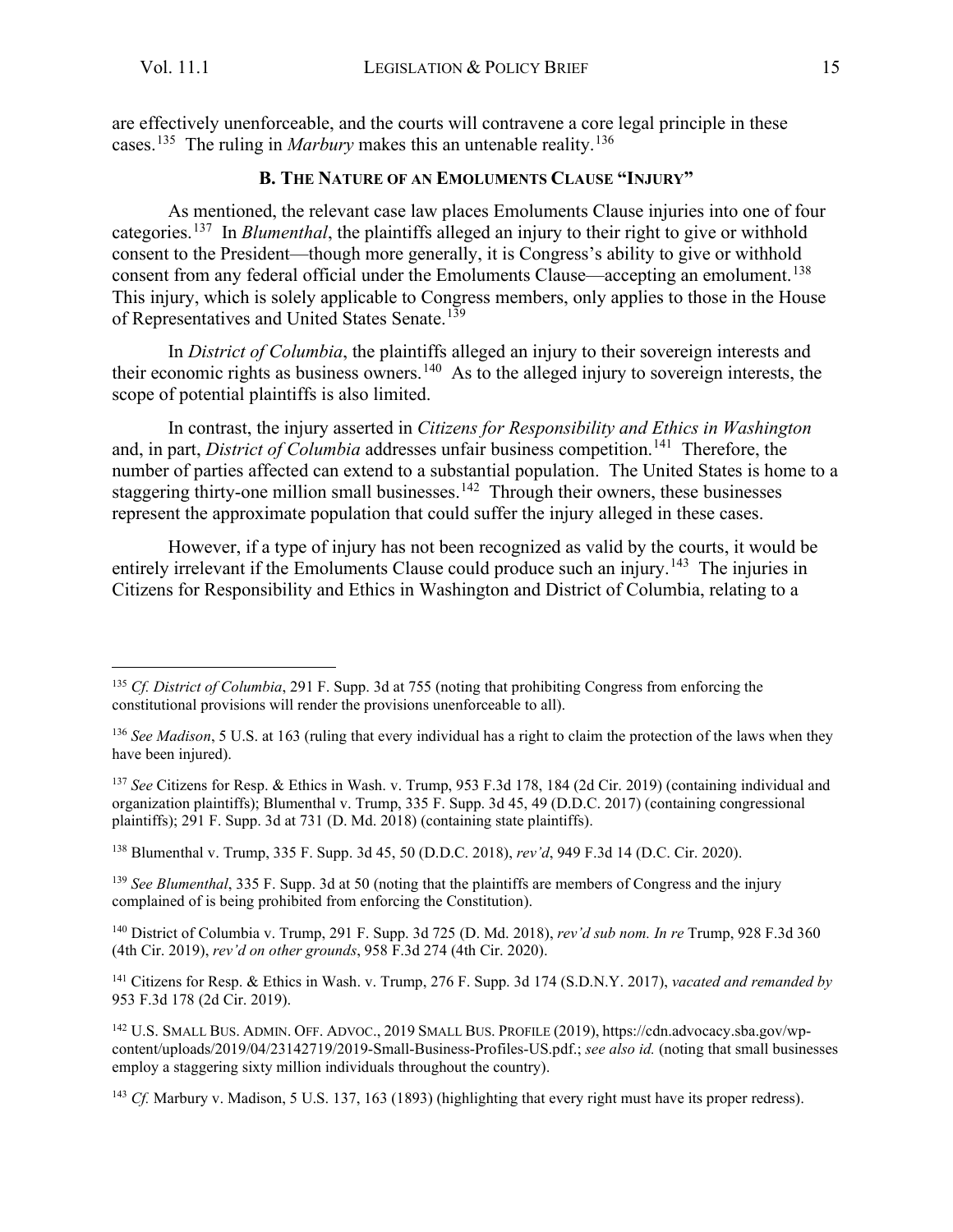business's competitive vitality, are economic injuries.<sup>[144](#page-16-1)</sup> The courts consistently find this kind of injury firmly within their purview.[145](#page-16-2)

So, given the size of the potential plaintiff class of individual plaintiffs, a violation of the Emoluments Clause has the potential to inflict a valid injury on millions of individuals.<sup>[146](#page-16-3)</sup> The number of businesses in the United States, alongside the well-known and pervasive intermingling of private enterprise and politics, indicates that the primary injury of an Emoluments Clause violation is unfair competition imposed on businesses from elected officials illegally benefitting from their position of power.<sup>[147](#page-16-4)</sup> Therefore, although the Emoluments Clause was intended as an anti-corruption measure, embedded into its very structure is a secondary constitutional mandate to prevent illegally benefitting government officials from unfairly competing with private businesses. [148](#page-16-5)

#### <span id="page-16-0"></span>**C. TRADITIONAL STANDING AND THE EMOLUMENTS CLAUSE: A RECIPE FOR DISASTER**

Although the Emoluments Clause must be enforceable, no set path is required for enforcement.<sup>149</sup> Although it is unlikely that redress could be sought without competitor standing, if traditional concepts of standing can be applied with some success, then the constitutional problem will be avoided.

The case law clarifies that it is difficult for individual plaintiffs to establish standing without competitor standing.<sup>[150](#page-16-7)</sup> The strict elements of standing often conflict with Emoluments Clause claims. [151](#page-16-8) Although the economic injury which follows an Emoluments Clause violation

<span id="page-16-3"></span><sup>146</sup> *See, e.g.*, SMALL BUS. ADMIN. OFF. ADVOC., *supra* note 142.

<span id="page-16-4"></span><sup>147</sup> *See, e.g.*, Eric Rosenberg, *9 Members of Congress who are also Business Owners*, NAV (June 16, 2017), https://www.nav.com/blog/9-congressmen-who-are-also-business-owners-21072/; *see also, e.g.*, Reity O'Brien, *Blind Justice? Judges Owned Stock in Firms but Ruled on Cases Anyway*, (Apr. 28, 2014, 12:34 AM), https://www.nbcnews.com/news/investigations/blind-justice-judges-owned-stock-firms-ruled-cases-anyway-n90916.

<span id="page-16-5"></span><sup>148</sup> *See* Teachout, *supra* note [3,](#page-2-6) at 361–62.

<span id="page-16-6"></span><sup>149</sup> *Cf.* Kentucky v. Claycomb, 566 S.W.3d 202, 213 (Ky. 2018) (discussing a plaintiff's right to a remedy and asserting that the failure to provide any viable path for redress is unacceptable).

<span id="page-16-1"></span><sup>&</sup>lt;sup>144</sup> District of Columbia v. Trump, 291 F. Supp. 3d 725, 743 (D.D.C. 2018); Citizens for Resp. & Ethics in Wash. v. Trump, 953 F.3d 178, 190 (2d Cir. 2019).

<span id="page-16-2"></span><sup>145</sup> *See* Canadian Lumber Trade All. v. United States, 517 F.3d 1319, 1332 (Fed. Cir. 2008); *see also* Cooper v. Tex. Alcoholic Beverage Comm'n, 820 F.3d 730, 738 (5th Cir. 2016); Rachel Bayefsky, *Constitutional Injury and Tangibility*, 59 WM. & MARY L. REV. 2285, 2321 (quoting Danvers Motor Co. v. Ford Motor Co., 432 F.3d 286, 291 (3d Cir. 2005)) ("Economic harm is also frequently treated as clearly sufficient for Article III injury in fact; as then-Judge Alito of the Third Circuit put it, '[w]hile it is difficult to reduce injury-in-fact to a simple formula, economic injury is one of its paradigmatic forms.'"); Cottrell v. Alcon Labs., 874 F.3d 154, 163 (3d Cir. 2017) (quoting *Danvers*, 432 F.3d at 293) ("[W]here a plaintiff alleges financial harm, standing 'is often assumed without discussion."").

<span id="page-16-8"></span><span id="page-16-7"></span><sup>150</sup> *See generally* Citizens for Resp. & Ethics in Wash. v. Trump, 953 F.3d 178 (2d Cir. 2019) (highlighting that all Emoluments Clause claims may be precluded if competitor standing is not applied).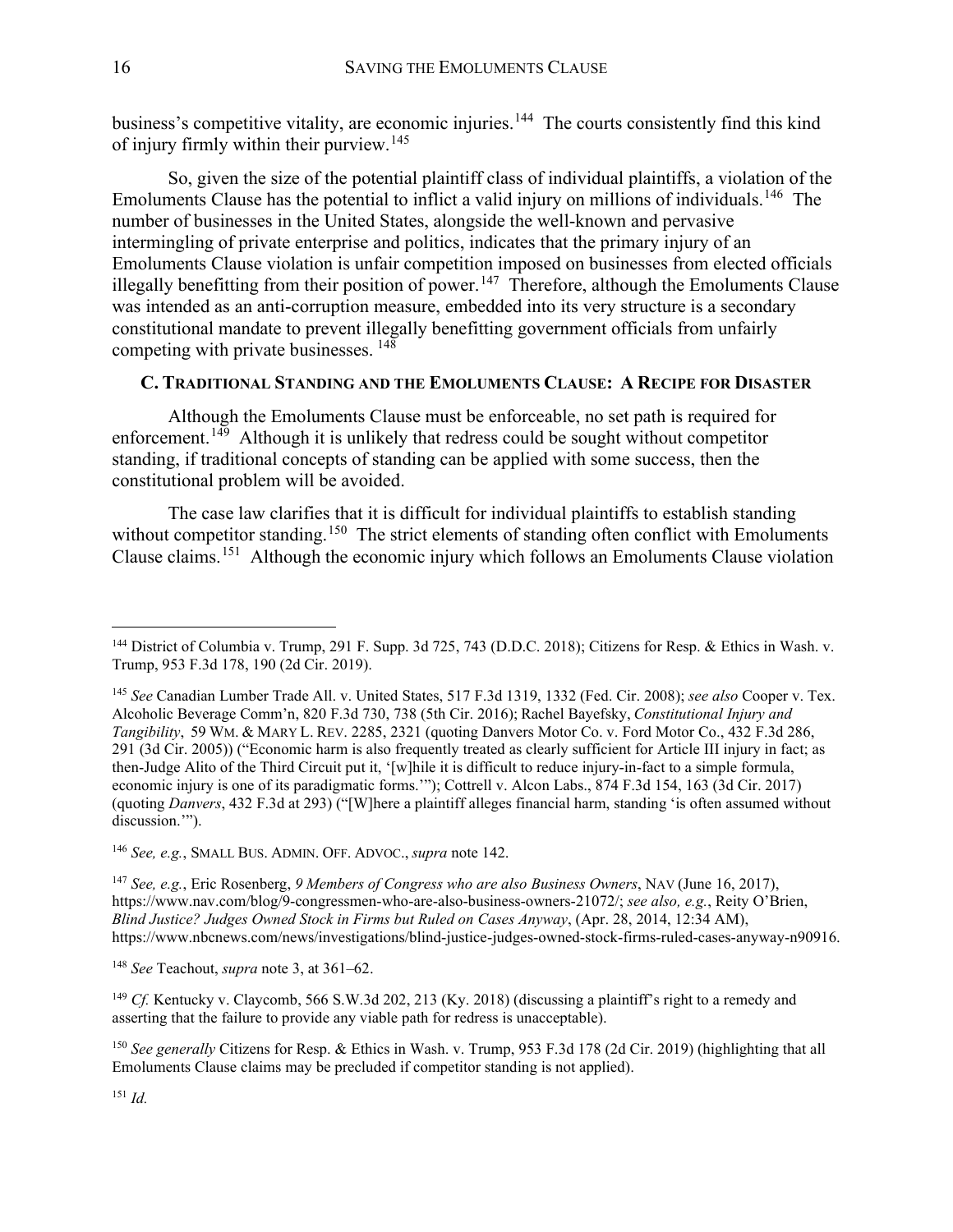does neatly fit into the first requirement that injuries be "concrete" and "particularized," the other elements are more difficult to establish.<sup>[152](#page-17-0)</sup>

The second requirement of standing, causation, outlines a standard that raises ambiguity regarding an Emoluments Clause injury. Under traditional standing requirements, there must be a "substantial likelihood" that the injury is traceable of the defendant's actions and not the result of some third party.<sup>[153](#page-17-1)</sup> Courts that adhere strictly to this standard have made it common practice to reject claims that rely on speculation to establish a causal connection between the alleged conduct and their injury.<sup>[154](#page-17-2)</sup> This model conflicts heavily with the nature of an Emoluments Clause injury, which, as discussed, often derives from the violator's unfair competitive advantages. At the pleading stage, parties have not established most of their facts.<sup>[155](#page-17-3)</sup> So, an injury that is premised on unfair competition within complex marketplaces certainly must depend on some level of speculation.[156](#page-17-4)

Additionally, in the context of an Emoluments Clause, the injury is inextricably linked to third parties' actions.[157](#page-17-5) Customers, or, specific to this context, foreign government officials, are the actors that bestow the illegal benefit that results in unfair competition.<sup>[158](#page-17-6)</sup> To suggest that the injury, inherently tied to third parties' conduct, cannot be caused by the action of third parties leaves any and all injuries of this type without redress under the traditional standing scheme.<sup>[159](#page-17-7)</sup> As a result, the traditional causation standard fails to adequately meet the needs of litigants facing an injury resulting from an Emoluments Clause violation.<sup>[160](#page-17-8)</sup>

A traditional application of the third element of standing, redressability, also presents serious problems in the Emoluments Clause context. To establish standing, a party must show

<span id="page-17-4"></span><sup>156</sup> *Id.*

<span id="page-17-5"></span><sup>157</sup> *Id.* at 197.

<span id="page-17-0"></span><sup>152</sup> *See id* at 189–90*.*

<span id="page-17-1"></span><sup>153</sup> *See* Lujan v. Defs. of Wildlife, 504 U.S. 555, 560–61 (1992) (quoting Simon v. Eastern Ky. Welfare Rights Organization, 426 U. S. 26, 41–42 (1976)) ("[an injury] fairly . . . trace[able] to the challenged action of the defendant, and not . . . th[e] result [of] the independent action of some third party not before the court.")

<span id="page-17-2"></span><sup>154</sup> *E.g.*, Citizens for Resp. & Ethics in Wash. v. Trump, 276 F. Supp. 3d 174, 185 (S.D.N.Y 2017) ("[I]t is wholly speculative whether the Hospitality Plaintiffs' loss of business is fairly traceable to Defendant's 'incentives.'"); *Simon*, 426 U.S. at 45 (saying plaintiffs cannot rely on speculative inferences connect their injury to the defendants alleged conduct); Habecker v. Town of Estes Park, Colo., 518 F.3d 1217, 1225 (10th Cir. 2008) (quoting Nova Health Sys. v. Gandy, 416 F.3d 1149, 1159 (10th Cir. 2005)) ("[A]rticle III does 'require proof of a substantial likelihood that the defendant's conduct caused plaintiff's injury in fact.'").

<span id="page-17-3"></span><sup>155</sup> *Citizens for Resp.*, 953 F.3d at 191.

<span id="page-17-7"></span><span id="page-17-6"></span><sup>159</sup> *Id.* at 197–98; *see also* Bennet v. Spear, 520 U.S. 154, 168 ("[A]s we have said, it does not suffice if the injury complained of is 'th[e] result [of] the independent action of some third party not before the court . . . .'") (quoting Lujan v. Defs. of Wildlife, 504 U.S. 555, 560–61 (1992)).

<span id="page-17-8"></span><sup>160</sup> *See Citizens for Resp.*, 953 F.3d at 197–98.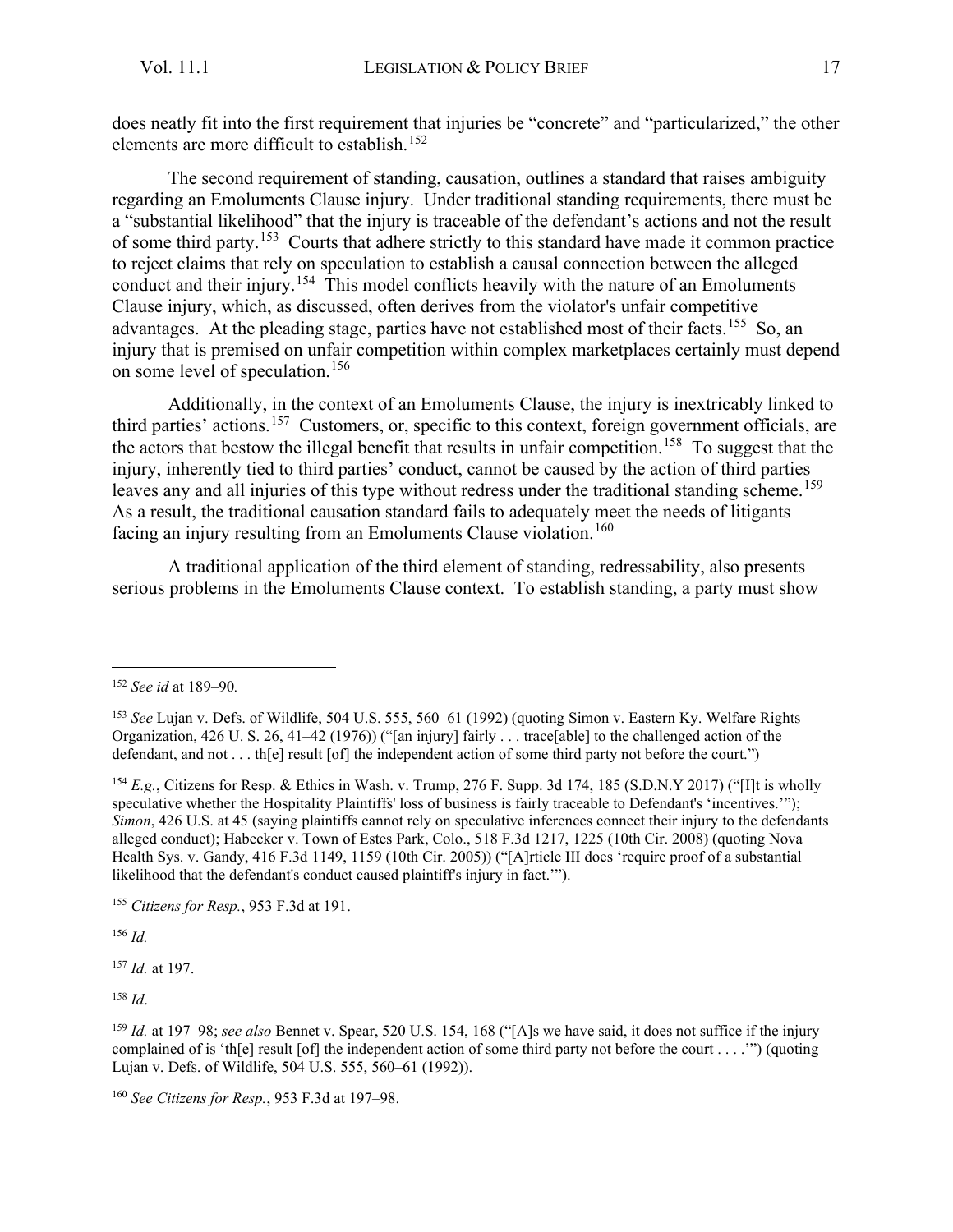that it is "likely" as opposed to "speculative" that a favorable court decision will remedy the injury.[161](#page-18-1)

This issue here, as with causation, boils down to the nature of the injury. When third parties are involved with an alleged injury, it is impossible to devise a fair remedy that would certainly change those individuals' behavior.<sup>162</sup> Therefore, again, some level of leeway must be acceptable if the court wants to address this type of injury. Consequently, the application of traditional standing principles effectively bars any claim on economic injuries flowing from an Emoluments Clause violation because the courts will never be able to fashion redress that negates the injury in its entirety.[163](#page-18-3)

Unfortunately, as assumed, traditional standing does not permit parties to seek relief from an Emoluments Clause injury without the competitor standing. Thus, as reasoned above, a constitutional impermissibility is at play. If the traditional standing doctrine is the only path available, no path is available at all. Therefore, an alternative must exist.

#### **D. A FAILED ALTERNATIVE: LEGISLATIVE REMEDIES**

<span id="page-18-0"></span>It must be considered whether legislation could address the issue instead of bringing claims under the Emoluments Clause. Although the question is if legislators can rectify an individual citizen's rights, rather than their own as in *Blumenthal*, the analysis is functionally the same as it was in *Blumenthal*. [164](#page-18-4)

Three legislative remedies exist: (1) Congress can express disapproval of the alleged conduct through a resolution, (2) utilize their appropriations power to punish the violator, or (3) Congress can pursue impeachment.<sup>[165](#page-18-5)</sup>

The first remedy relies on a reading of the Emoluments Clause that places an affirmative duty on Congress to provide or withhold consent. This is an incorrect reading of the Emoluments Clause.<sup>[166](#page-18-6)</sup> It is not incumbent on Congress to express disapproval;<sup>[167](#page-18-7)</sup> it is the responsibility of a government official to affirmatively seek consent.<sup>[168](#page-18-8)</sup> Requiring Congress to

<span id="page-18-3"></span><sup>163</sup> *Id.*

<span id="page-18-5"></span><sup>165</sup> *Id.* at 67–68. *But see* Stephen L. Carter, *The Political Acts of Judicial Power: Some Notes on the Presidential Immunity Decision*, 131 U. Pa. L. Rev. 1341, 1348–49 ("[O]ne might argue that because the constitutional system places so many express checks on presidential power directly in the legislative branch, that branch also ought to have special authority (if anyone has it) to create new ones. . . . If the Congress can limit the President's authority, why can't it legislate to punish him directly?").

<span id="page-18-8"></span><span id="page-18-7"></span><sup>167</sup> U.S. CONST. art. I §. 9 cl. 8.

<span id="page-18-1"></span><sup>161</sup> *See* Lujan v. Defs. of Wildlife, 504 U.S. 555, 560–61 (1992) (describing that it must be likely, as opposed to merely speculative, that the injury will be "redressed by a favorable decision).

<span id="page-18-2"></span><sup>162</sup> *See Citizens for Resp.*, 953 F.3d at 198–99.

<span id="page-18-4"></span><sup>164</sup> *See generally Blumenthal v. Trump*, 335 F. Supp. 3d 45 (D.D.C. 2018) (describing the ways in which Congress could address President Trump's alleged Emoluments Clause violations).

<span id="page-18-6"></span><sup>166</sup> *See Blumenthal*, 335 F. Supp. 3d at 67.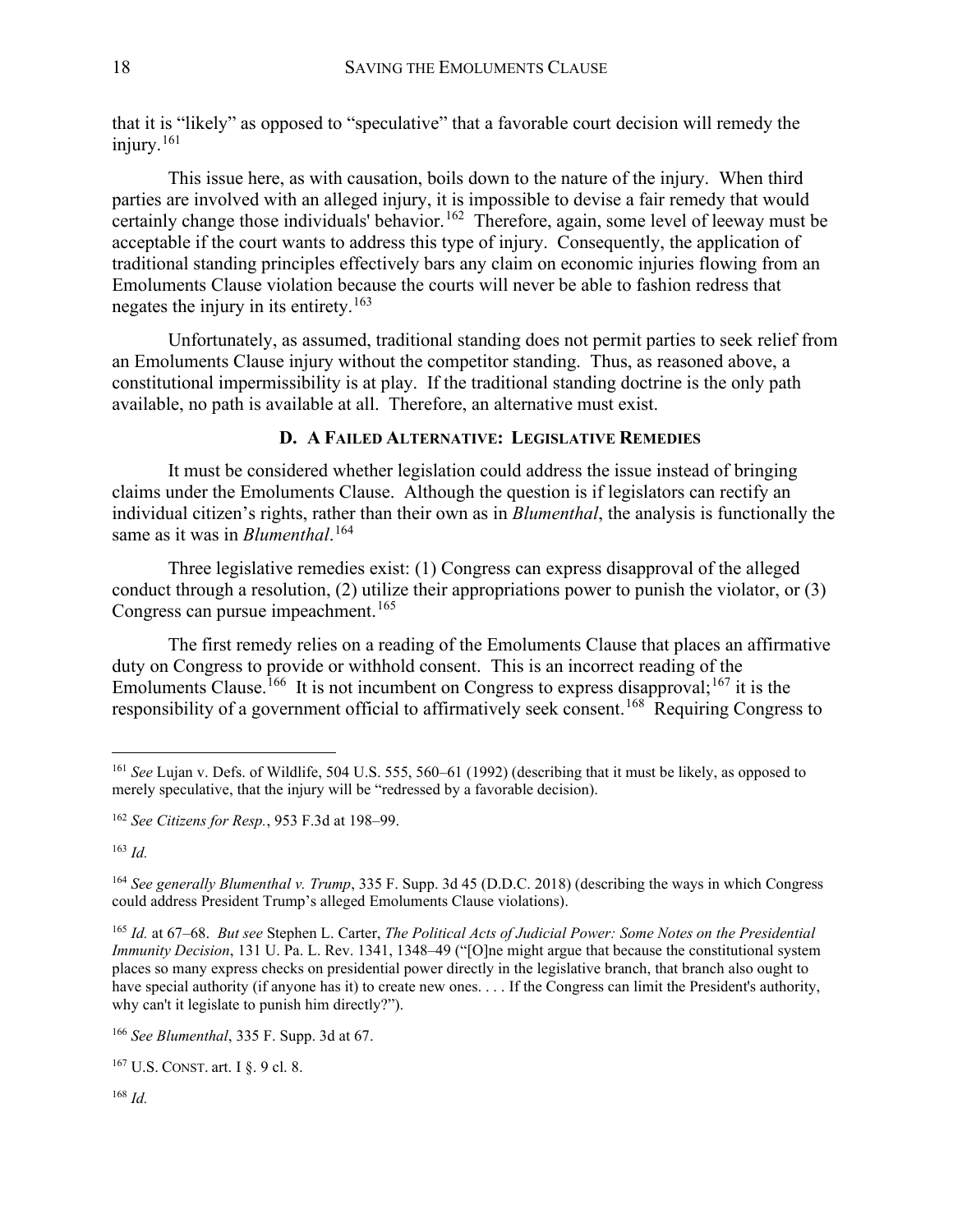take action places a burden on it that is not legally required to carry.<sup>[169](#page-19-0)</sup> This interpretation also presupposes that a government official will be more responsive to congressional action than the U.S. Constitution, a baffling idea that defies reason.<sup>[170](#page-19-1)</sup> The entire basis of this controversy is that a constitutional mission may go unfulfilled, and requiring Congress to take affirmative action would lead to that same outcome.<sup>[171](#page-19-2)</sup> Accordingly, it is not adequate.

The appropriations power can potentially provide a remedy; however, courts do not consider it effective unless the appropriations are directly tied to the problem.<sup>[172](#page-19-3)</sup> No federal programs are directly tied to the Emoluments Clause, so appropriations cannot be weaponized to enforce it.<sup>[173](#page-19-4)</sup> Also, in *Blumenthal*, the controversy only concerned the President, but the scope of the Emoluments Clause extends beyond the President.<sup>[174](#page-19-5)</sup> Instead, the Emoluments Clause applies to any "Person holding any Office of Profit or Trust under the United States]."[175](#page-19-6) As mighty as it may be, the appropriations power may be ineffective against anyone other than the President.<sup>[176](#page-19-7)</sup> If a federal official does not govern over programs funded through congressional appropriations, Congress would need to narrowly tailor an appropriations response, assuming an effective response could be fashioned.<sup>[177](#page-19-8)</sup> Although a federal official lower in government may be harder to target, the potential injury he or she may inflict remains the same.<sup>[178](#page-19-9)</sup>

<span id="page-19-3"></span><sup>172</sup> *See* Raines v. Byrd, 521 U.S. 811, 829 (1997) ("We also note that our conclusion neither deprives Members of Congress of an adequate remedy (since they may repeal the Act or exempt appropriations bills from its reach) . . . .").

<span id="page-19-4"></span><sup>173</sup> *See, e.g.*, Campbell v. Clinton, 203 F.3d 19, 23 (D.C. Cir. 2000) ("Congress certainly could have passed a law forbidding the use of U.S. forces in the Yugoslav campaign."); Chenoweth v. Clinton, 181 F.3d 112, 116 (D.C. Cir. 1999) (highlighting that Congress had the option to terminate a challenged executive order if it chose to do so).

<span id="page-19-5"></span><sup>174</sup> *Blumenthal*, 335 F. Supp. 3d at 50; U.S. CONST. art. I, § 9, cl. 8; Amandeep S. Grewal, *The Foreign Emoluments Clause and the Chief Executive*, 102 MINN. L. REV. 639, 644 ("According to secondary sources, an office of profit historically referred to a salaried office in which the holder had a proprietary interest, such that the office could be inherited or sold. An office of trust, by contrast, required 'the exercise of discretion, judgment, experience and skill,' such that the office itself or its assigned duties could not be transferred.").

<span id="page-19-6"></span><sup>175</sup> U.S. CONST. art. I, § 9, cl. 8; *see also* FOSTER & HICKEY, *supra* note 3, at 5–6 (citing NOBEL PEACE PRIZE, 33 OP. O.L.C. at 4) ("OLC, which has developed a body of opinions on the Emoluments Clauses, has opined that the President 'surely' holds an 'Office of Profit or Trust under the Constitution. OLC opinions are generally considered binding within the executive branch.").

<span id="page-19-7"></span><sup>176</sup> *See cf. Blumenthal*, 335 F. Supp. at 68.

<span id="page-19-8"></span><sup>177</sup> *See cf. id.*

<span id="page-19-0"></span><sup>169</sup> *See id.; see also Blumenthal*, 335 F. Supp. 3d at 67 ("The legislation suggested by the President flips this burden, placing the burden on Members of Congress to convince a majority of their colleagues to enact the suggested legislation. This is not what the Clause requires.")

<span id="page-19-1"></span><sup>170</sup> *Blumenthal*, 335 F. Supp. 3d at 67 ("[T]he President does not explain why such legislation, assuming he signed it, would prevent him from accepting prohibited foreign emoluments.").

<span id="page-19-2"></span><sup>&</sup>lt;sup>171</sup> *Cf. id.* (describing how the constitutional mandate of the Emoluments Clause is violated whenever the President does not affirmatively seek consent from Congress).

<span id="page-19-9"></span><sup>&</sup>lt;sup>178</sup> *Cf.* U.S. CONST. art. I,  $\S$  9, cl. 8. (applying to any "[p]erson holding any [o]ffice of [p]rofit or [t]rust)").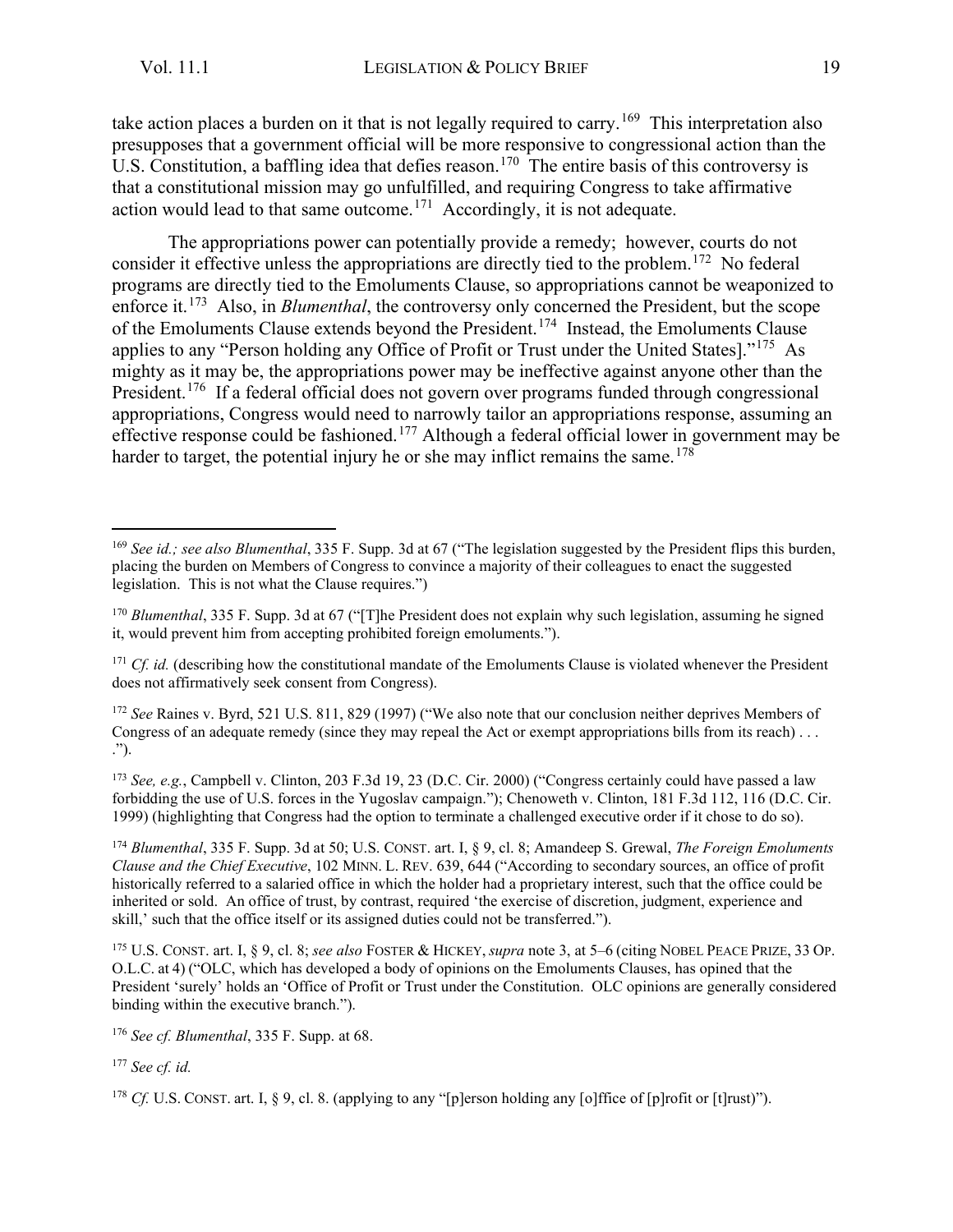Lastly, the impeachment remedy is inadequate. Although impeachment is a powerful and wide-ranging tool, it cannot function as the Emoluments Clause's sole enforcement mechanism.<sup>[179](#page-20-1)</sup> Constitutional jurisprudence does not allow for such a reality.<sup>[180](#page-20-2)</sup> A colorful example supporting this proposition is found in *National Treasury Union Employees v. Nixon* in which the court said, "[m]aking available only the impeachment process in a case such as this resembles making available a nuclear bomb as the sole weapon to bring down a pheasant."<sup>[181](#page-20-3)</sup> This remedy must be available, but it cannot be the sole remedy.<sup>[182](#page-20-4)</sup> Thus, Congress is effectively powerless to address an Emoluments Clause injury.

The failure of traditional standing to provide a path forward and the absence of adequate legislative remedies requires an alternative solution that will address the looming constitutional problem.<sup>[183](#page-20-5)</sup>

#### **E. A CONSTITUTIONAL HERO: COMPETITOR STANDING**

<span id="page-20-0"></span>With the failure of traditional standing principles, to adequately address the needs of litigants seeking to enforce the Emoluments Clause, competitor standing must be applied to provide a path toward redress.<sup>[184](#page-20-6)</sup>

Under traditional standing principles, problems surrounding speculation and third parties' involvement stifle claims based on unfair competition.<sup>[185](#page-20-7)</sup> The elements of causation and redressability prevent a party from establishing standing. With competitor standing, however, the method for establishing causation and redressability is far more flexible.<sup>[186](#page-20-8)</sup>

In the appellate decision in *Citizens for Ethics & Responsibility*, the majority found causation established through competitor standing.[187](#page-20-9) The court's reasoning relied on the fact that when competitors allege an injury, the mere chance to compete on equal footing is sufficient to establish a causal connection between the unfair competition faced and the alleged

<span id="page-20-3"></span><sup>181</sup> Nat'l Treasury Emps. Union v. Nixon, 492 F.2d 587, 615 (D.C. Cir. 1974).

<span id="page-20-4"></span><sup>182</sup> *See id.* at 615.

<span id="page-20-5"></span><sup>183</sup> *See* FOSTER & HICKEY, *supra* note [3](#page-2-6) ("If the courts lack jurisdiction to enforce the Emoluments Clauses, the political process would be the remaining avenue to enforce the provisions, such as through legislation or political pressure. The adequacy of those options is, however, disputed.").

<span id="page-20-6"></span><sup>184</sup> *Cf.* Citizens for Resp. & Ethics in Wash. v. Trump, 953 F.3d 178, 197–998 (2d Cir. 2019) (describing the ramifications of not employing competitor standing in a variety of contexts including antitrust).

<span id="page-20-7"></span><sup>185</sup> *See generally* Citizens for Resp. & Ethics in Wash. v. Trump, 276 F. Supp. 3d 174 (S.D.N.Y 2017); *In re*  Trump, 928 F.3d 360 (4th Cir. 2019).

<span id="page-20-8"></span><sup>186</sup> *See* WRIGHT ET. AL., *supra* note 82, § 8341 ("Another context in which courts may take a relatively relaxed approach to causation and redressability involves 'competitor standing'—i.e., situations in which a plaintiff challenges a government action for allegedly unfairly titling the economic playing field against the plaintiffs business interests and in favor of its rivals."); *see also id.* ("In 2007's Massachusetts v. Environmental Protection Agency, the Court again took a relatively lax approach to the causation requirement.").

<span id="page-20-9"></span> $187$  Citizens for Resp. & Ethics in Wash. v. Trump, 953 F.3d 178, 203 (2d Cir. 2019).

<span id="page-20-1"></span><sup>179</sup> *See Blumenthal*, 335 F. Supp. 3d at 68.

<span id="page-20-2"></span><sup>180</sup> *Id.*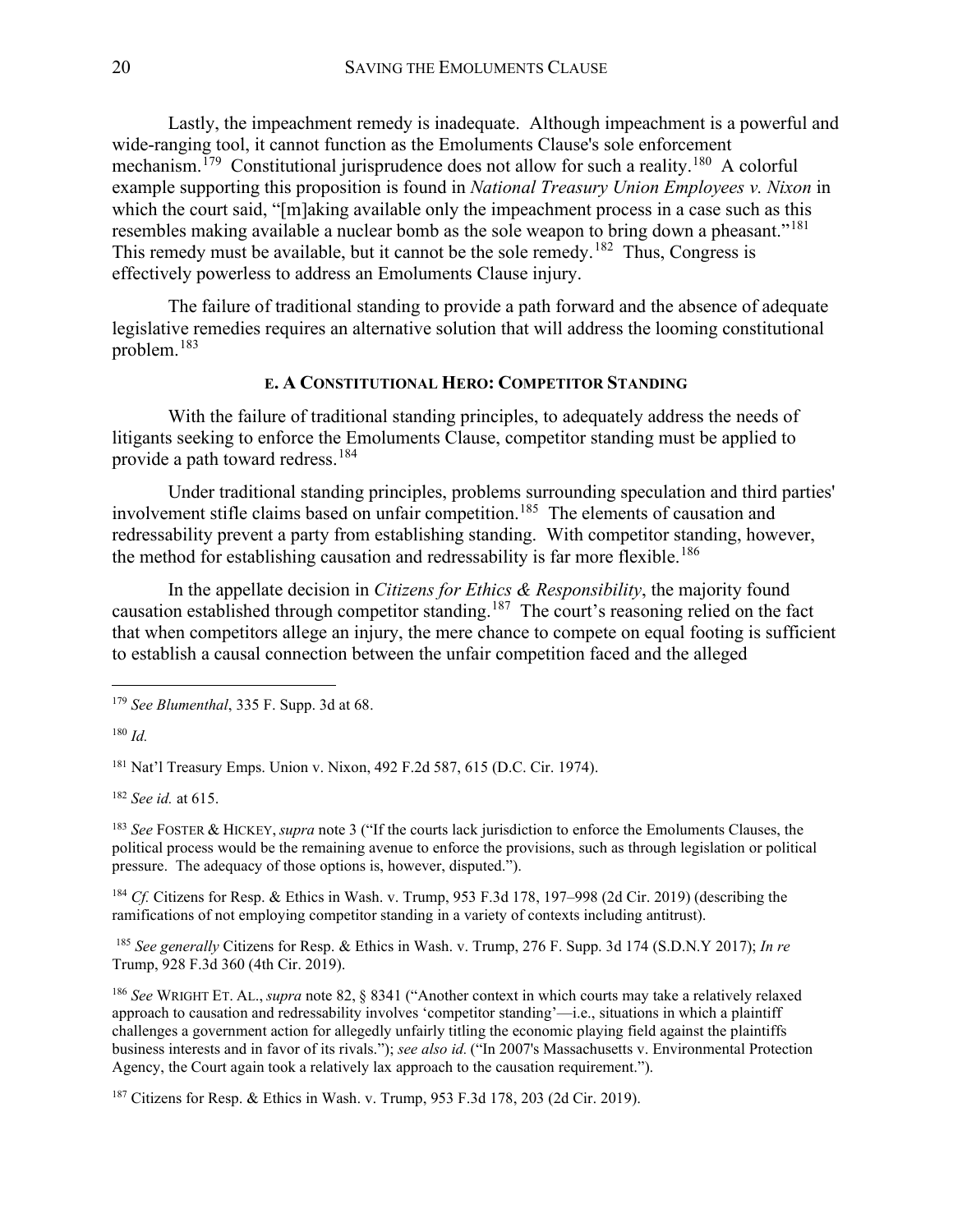violation.<sup>[188](#page-21-0)</sup> It is not incumbent on the party to dispel viable alternative theories or specifically identify business lost pieces as a result of the alleged violation.<sup>[189](#page-21-1)</sup>

Also relevant is the court's understanding that without such a framework, standing would be nearly impossible to establish.<sup>[190](#page-21-2)</sup> In Emoluments Clause claims, every claim would be defeated by a defendant merely pointing out that economic losses could be driven by other factors such as customer preference for the defendant's products, location, or anything else not tied to the alleged illegal conduct.[191](#page-21-3) The court in *District of Columbia* also solidified this point when it ruled that it was "not persuaded" by the defendant's causation arguments because it would "render impossible" any effort to enforce the Emoluments Clause.<sup>[192](#page-21-4)</sup>

Competitor standing also sidesteps the issues regarding redressability. Under competitor standing, the courts understand redressability that avoids many obstacles to establishing standing.<sup>[193](#page-21-5)</sup> When using competitor standing, so long as causation is plausibly asserted, establishing redressability "logically flows" from causation.<sup>[194](#page-21-6)</sup> Combining this notion with the traditional standing principle that an injury needs to be reduced only to "some extent" creates a path for establishing redressability.<sup>[195](#page-21-7)</sup> This framework is critical for Emoluments Clause cases where the competitive disadvantage likely cannot be entirely remedied, and some speculation is unavoidable when asserting that redress will provide relief.<sup>[196](#page-21-8)</sup>

Compared to traditional standing or legislative remedies, competitor standing adequately addresses the type of injury that Emoluments Clause violations can generate.<sup>[197](#page-21-9)</sup> Applying competitor standing principles to Emoluments Clause cases allows plaintiffs to overcome the

<span id="page-21-2"></span><sup>190</sup> *Id.* at 192.

<span id="page-21-3"></span><sup>191</sup> *Id.* ("Under the standard applied by the district court, it would be virtually impossible to plead a competitive injury . . . .").

<span id="page-21-4"></span><sup>192</sup> District of Columbia v. Trump, 291 F. Supp. 3d 725, 749 (D. Md. 2018) ("[A]ccepting the President's third party argument would render impossible any effort to ever engage in Foreign or Domestic Emoluments Clause analysis.").

<span id="page-21-5"></span><sup>193</sup> *See* WRIGHT ET AL., *supra* note 82, § 8341.

<span id="page-21-6"></span><sup>194</sup> *Id.* ("Because Plaintiffs have successfully alleged a plausible likelihood that President Trump's conduct caused their injuries, and the injury is ongoing, it logically follows that relief would redress their injury—at least to some extent.").

<span id="page-21-7"></span><sup>195</sup> *See, e.g.*, Massachusetts v. E.P.A., 549 U.S. 497, 548–49 (2007) (Robert, C.J., dissenting) (quoting Allen v. Wright, 468 U.S. 737, 750 (1984) ("[T]he Court's self-professed relaxation of those Article III requirements has caused us to transgress 'the proper—and properly limited—role of the courts in a democratic society.'").

<span id="page-21-8"></span><sup>196</sup> *Citizens for Resp. & Ethics in Wash.*, 953 F.3d at 194.

<span id="page-21-9"></span><sup>197</sup> *Cf. id.* at 193 (highlighting how competitor standing can satisfy the causation prong of standing analysis in Emoluments Clause cases).

<span id="page-21-0"></span><sup>&</sup>lt;sup>188</sup> *See id.* at 183 (citing Northeastern Fla. Chapter of Associated Gen. Contractors of Am. v. City of Jacksonville, Fla., 508 U.S. 656, 666 (1993) (explaining that an economic competitor meets the standing requirement when it alleges the inability to compete fairly).

<span id="page-21-1"></span><sup>&</sup>lt;sup>189</sup> *Id.* at 191 ("This, however, does not require ruling out all possible alternative explanations of a plaintiff's injury. The allegations of fact must plausibly support a 'substantial likelihood' that the plaintiff's injury was the consequence of the defendant's allegedly unlawful actions.").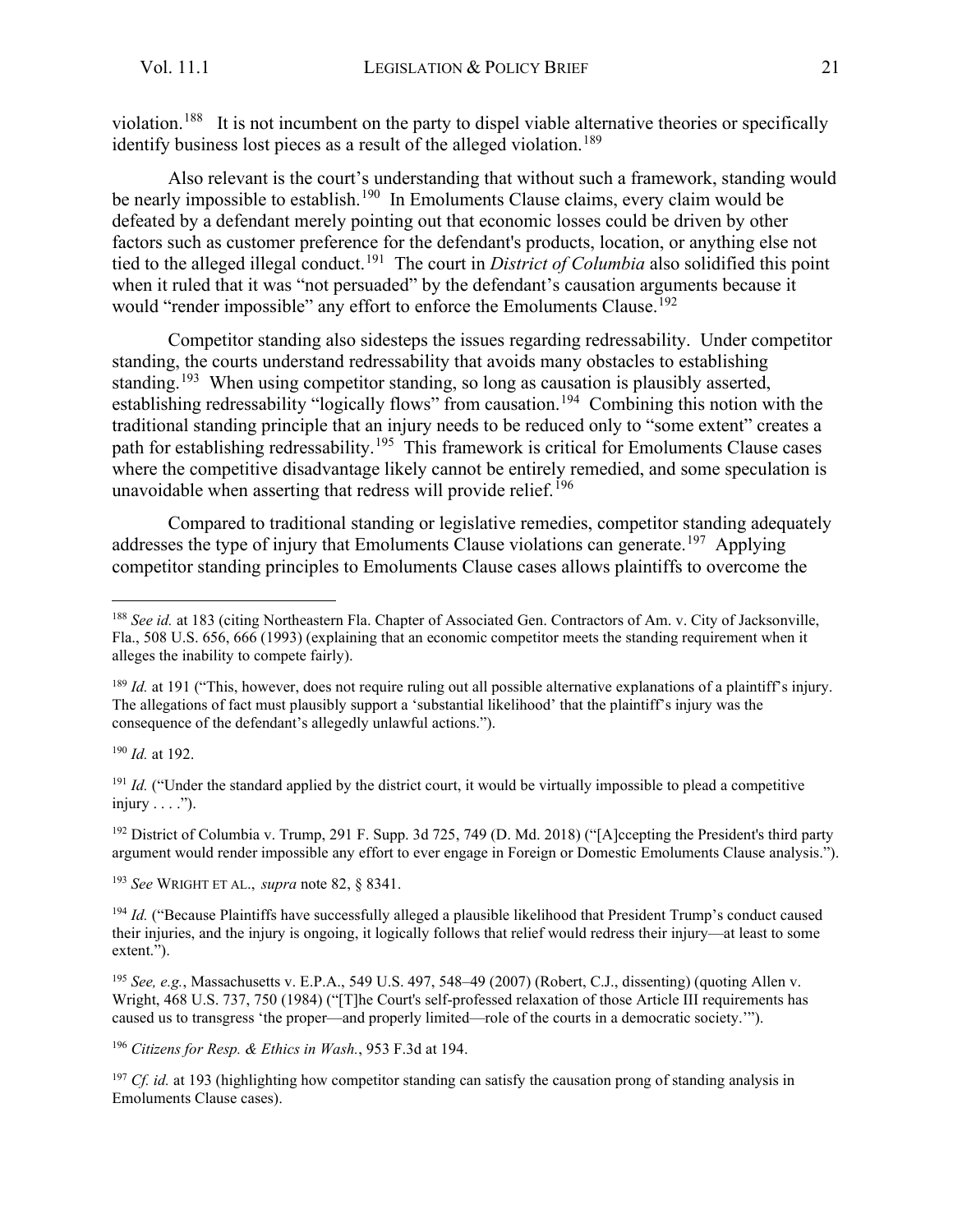hurdles associated with bringing forward such claims.<sup>198</sup> In effect, the competitor standing doctrine transforms the Emoluments Clause's enforcement from a legal impossibility into a straightforward process.<sup>199</sup> Therefore, the constitutional problem that circulates the Emoluments Clause is avoided with the proper competitor standing application.<sup>[200](#page-22-3)</sup>

#### <span id="page-22-0"></span>**IV. RECOMMENDATIONS: PROTECT THE EMOLUMENTS CLAUSE, EMPLOY COMPETITOR STANDING**

Though rarely litigated before the Trump administration, the Emoluments Clause is an essential protection for millions of businesses and business owners.<sup>[201](#page-22-4)</sup> Even though the Emoluments Clause was originally intended to combat the influence of corruption in the American political system, the nature of the injury that naturally flows from violating the Emoluments Clause is economical.<sup>[202](#page-22-5)</sup> Federal officials reaping their office's rewards through the patronage of foreign officials skew the playing field in their favor.<sup>203</sup> Competitive disadvantages imposed on any business competing with a federal official can be heavy and widespread.<sup>[204](#page-22-7)</sup> Exploring this problem is far more than an academic or constitutional exercise. Instead, its consequences can leave business owners at the whim of federal officials benefitting from foreign patronage and illegal preferential treatment.<sup>[205](#page-22-8)</sup>

However, the constitutional issue itself is daunting. It is a basic principle that the Constitution, and its provisions must be enforceable.<sup>[206](#page-22-9)</sup> Since a violation of the Emoluments Clause primarily threatens individual plaintiffs vis-a-vis competitive business disadvantages,

<span id="page-22-5"></span><sup>202</sup> Bianca Spinosa, Comment, *Interpreting Emoluments Today: The Framers' Intent and the "Present" Problem*, 78 MD. L. REV. 998, 1030 (2019) ("[T]his anticorruption interest covered more than a quid pro quo.").

<span id="page-22-6"></span><sup>203</sup> *See generally* District of Columbia v. Trump, 291 F. Supp. 3d 725 (D. Md. 2018) (finding competitive injury properly asserted for the District of Columbia and State of Maryland which had financial interests in entities allegedly placed at disadvantage against Trump-owned properties).

<span id="page-22-7"></span><sup>204</sup> *See id.; cf.* U.S. SMALL BUS. ADMIN. OFF. ADVOC., *supra* note 117 (tabulating millions of small businesses in the United States).

<span id="page-22-8"></span><sup>205</sup> *See generally* Citizens for Resp. & Ethics in Wash. v. Trump, 953 F.3d 178 (2d Cir. 2019) (describing the injury that can flow from an Emoluments Clause injury).

<span id="page-22-9"></span><sup>206</sup> *Cf.* Marbury v. Madison, 5 U.S. 137, 163 (1803) (stressing the need for every valid injury to have some form of redress available).

<span id="page-22-1"></span><sup>&</sup>lt;sup>198</sup> *Cf. id.* at 192–93 (showing that plaintiffs need not establish absolute proof of illegal activity being the cause of unequal competition to have standing).

<span id="page-22-2"></span><sup>&</sup>lt;sup>199</sup> *Cf. id.* at 194 (showing that redressability logically comes alongside causation under competitor standing for Emoluments Clause injuries).

<span id="page-22-3"></span><sup>200</sup> *Cf. id.* at 192–93 (highlighting how competitor standing can tackle causation prong of standing).

<span id="page-22-4"></span><sup>201</sup> *See also* U.S. SMALL BUS. ADMIN. OFF. ADVOC., *supra* note 117 (detailing the industry employment rate, business size, and demographics of small businesses in the United States). *See generally* Citizens for Resp. & Ethics in Wash., 953 F.3d (finding that President Trump's acceptance of Emoluments potentially placed thousands of businesses and restaurants at a competitive disadvantage).